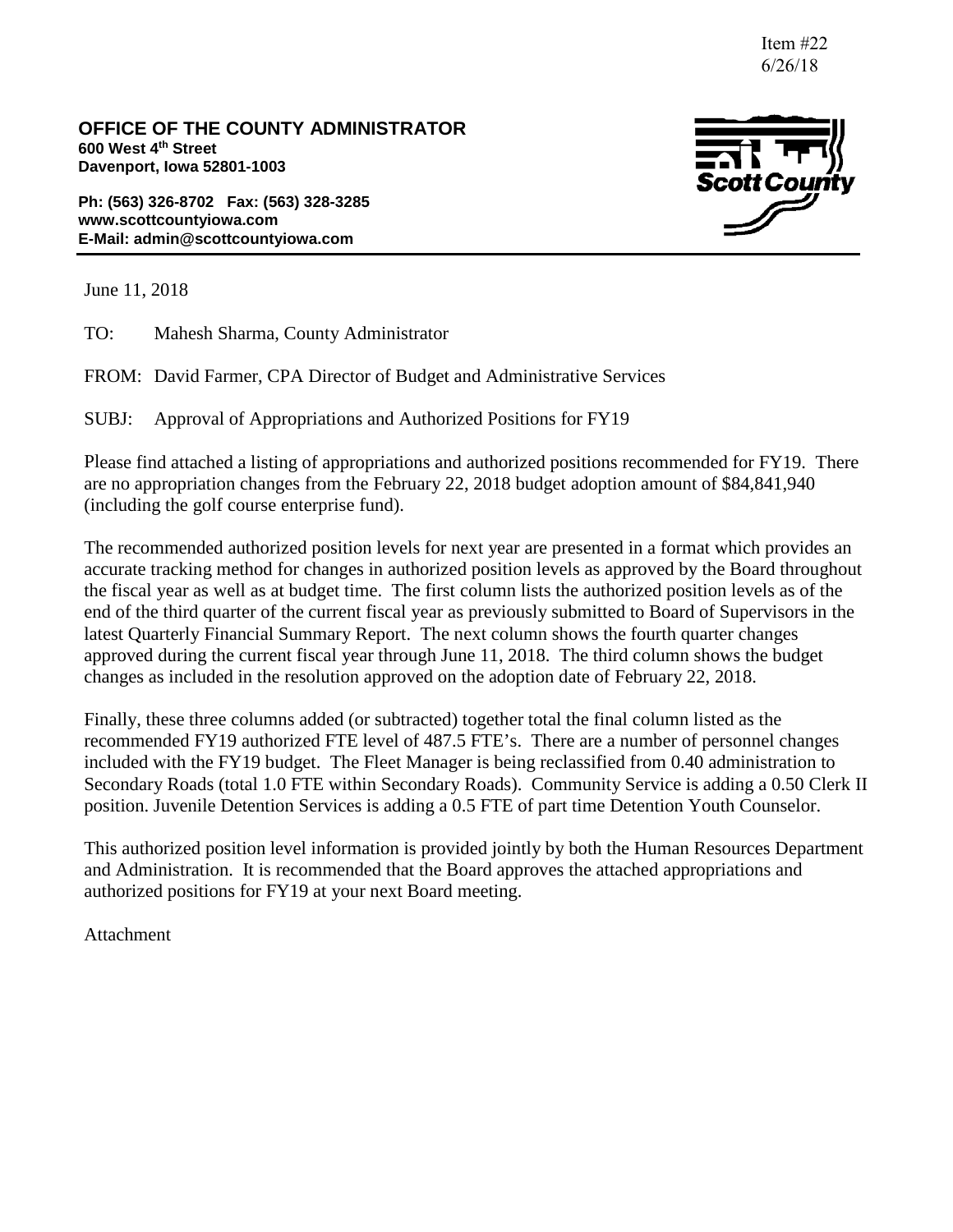# **PERSONNEL SUMMARY (FTE's)**

|                                        | <b>FY18</b> | <b>FY18</b>    | <b>FY19</b>    | <b>FY19</b> |
|----------------------------------------|-------------|----------------|----------------|-------------|
|                                        | as of       | 4th QTR        | <b>Budget</b>  | Adjusted    |
| <b>Department</b>                      | 03/31/18    | <b>Changes</b> | <b>Changes</b> | <b>FTE</b>  |
|                                        |             |                |                |             |
| Administration                         | 5.90        |                | (0.40)         | 5.50        |
| Attorney                               | 33.50       |                |                | 33.50       |
| Auditor                                | 14.05       |                |                | 14.05       |
| Information Technology                 | 16.00       |                |                | 16.00       |
| <b>Facilities and Support Services</b> | 28.70       | 1.17           |                | 29.87       |
| <b>Community Services</b>              | 10.50       |                | 0.50           | 11.00       |
| Conservation (net of golf course)      | 48.85       |                |                | 48.85       |
| Health                                 | 46.92       |                |                | 46.92       |
| Human Resources                        | 3.50        |                |                | 3.50        |
| Juvenile Detention Services            | 16.40       | ٠              | 0.50           | 16.90       |
| Planning & Development                 | 4.58        |                |                | 4.58        |
| Recorder                               | 10.50       |                |                | 10.50       |
| Secondary Roads                        | 37.15       |                | 0.40           | 37.55       |
| Sheriff                                | 158.80      |                |                | 158.80      |
| Supervisors                            | 5.00        |                |                | 5.00        |
| Treasurer                              | 28.00       |                |                | 28.00       |
|                                        |             |                |                |             |
| <b>SUBTOTAL</b>                        | 468.35      | 1.17           | 1.00           | 470.52      |
| <b>Golf Course Enterprise</b>          | 16.98       |                |                | 16.98       |
| <b>TOTAL</b>                           | 485.33      | 1.17           | 1.00           | 487.50      |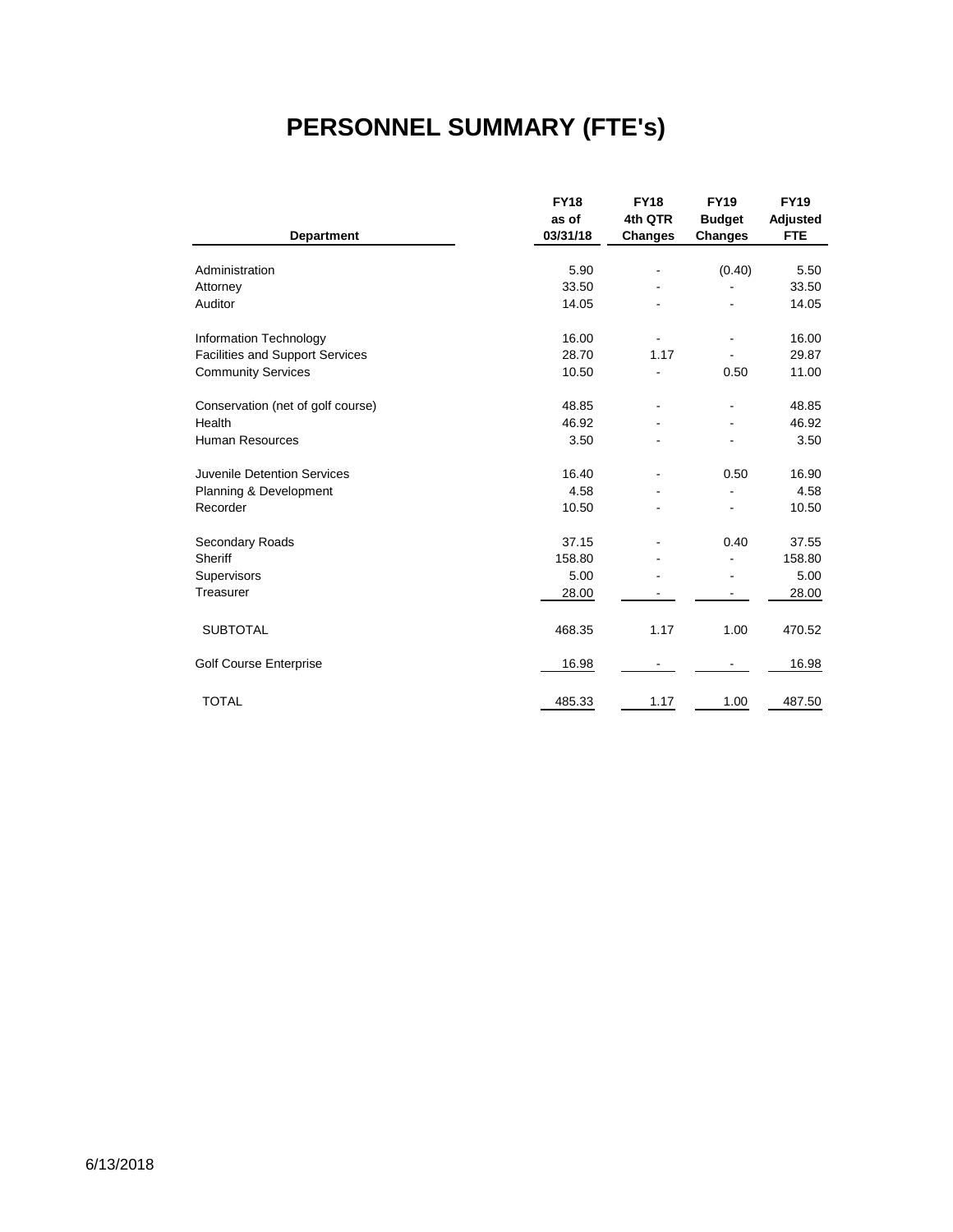|                   | <b>ORGANIZATION: Administration</b>                  | <b>FY18</b><br>as of | <b>FY18</b><br>4th QTR   | <b>FY19</b><br><b>Budget</b> | <b>FY19</b><br>Adjusted  |
|-------------------|------------------------------------------------------|----------------------|--------------------------|------------------------------|--------------------------|
| <b>POSITIONS:</b> |                                                      | 03/31/18             | <b>Changes</b>           | <b>Changes</b>               | <b>FTE</b>               |
|                   | A County Administrator                               | 1.00                 | $\overline{\phantom{a}}$ |                              | 1.00                     |
|                   | 805-A Assistant County Administrator                 | 0.50                 | $\overline{\phantom{a}}$ |                              | 0.50                     |
|                   | 657-A Director of Budget and Administrative Serivces | 1.00                 | $\overline{\phantom{a}}$ |                              | 1.00                     |
|                   | 417-A Fleet Manager                                  | 0.40                 | $\overline{\phantom{a}}$ | (0.40)                       | $\overline{\phantom{a}}$ |
|                   | 332-A ERP / EDM Budget Analyst                       | 1.00                 | $\overline{\phantom{a}}$ |                              | 1.00                     |
|                   | 298-A Administrative Assistant                       | 1.00                 | $\overline{\phantom{a}}$ |                              | 1.00                     |
|                   | 252-A Purchasing Specialist                          | 1.00                 |                          |                              | 1.00                     |
|                   | <b>Total Positions</b>                               | 5.90                 |                          | (0.40)                       | 5.50                     |

| <b>ORGANIZATION: Attorney</b> |                                               | <b>FY18</b> | <b>FY18</b> | <b>FY19</b>    | <b>FY19</b>    |
|-------------------------------|-----------------------------------------------|-------------|-------------|----------------|----------------|
|                               |                                               | as of       | 4th QTR     | <b>Budget</b>  | Adjusted       |
| <b>POSITIONS:</b>             |                                               | 03/31/18    | Changes     | Changes        | <b>FTE</b>     |
|                               |                                               |             |             |                |                |
|                               | X County Attorney                             | 1.00        |             |                | 1.00           |
|                               | X First Assistant Attorney                    | 1.00        |             |                | 1.00           |
| X.                            | Deputy First Assistant Attorney               |             |             |                |                |
|                               | X Assistant Attorney II                       |             |             |                | $\blacksquare$ |
|                               | X Assistant Attorney I                        |             |             |                | $\blacksquare$ |
|                               | 611-A Attorney II                             | 7.00        |             |                | 7.00           |
|                               | 511-A Office Administrator                    | 1.00        |             |                | 1.00           |
|                               | 505-A Risk Manager                            | 1.00        |             |                | 1.00           |
|                               | 464-A Attorney I                              | 7.00        |             |                | 7.00           |
|                               | 323-A Case Expeditor                          | 1.00        |             | $\blacksquare$ | 1.00           |
|                               | 316-A Paralegal-Audio/Visual Production Spec  | 1.00        |             |                | 1.00           |
|                               | 282-A Paralegal                               | 1.00        |             |                | 1.00           |
|                               | 282-A Executive Secretary/Paralegal           | 1.00        |             |                | 1.00           |
|                               | 223-C Victim/Witness Coordinator              | 1.00        |             |                | 1.00           |
|                               | 223-C Fine Payment Coordinator                | 2.00        |             |                | 2.00           |
|                               | 214-C Administrative Assistant-Juvenile Court | 1.00        |             |                | 1.00           |
|                               | 214-C Intake Coordinator                      | 1.00        |             |                | 1.00           |
|                               | 194-C Legal Secretary-Civil Court             | 1.00        |             |                | 1.00           |
|                               | 191-C Senior Clerk-Victim Witness             | 1.00        |             |                | 1.00           |
|                               | 177-C Legal Secretary                         | 1.00        |             |                | 1.00           |
|                               | 162-C Clerk III                               | 2.00        |             |                | 2.00           |
|                               | 151-C Clerk II-Receptionist                   | 1.00        |             |                | 1.00           |
|                               | Z Summer Law Clerk                            | 0.50        |             |                | 0.50           |
|                               | <b>Total Positions</b>                        | 33.50       |             |                | 33.50          |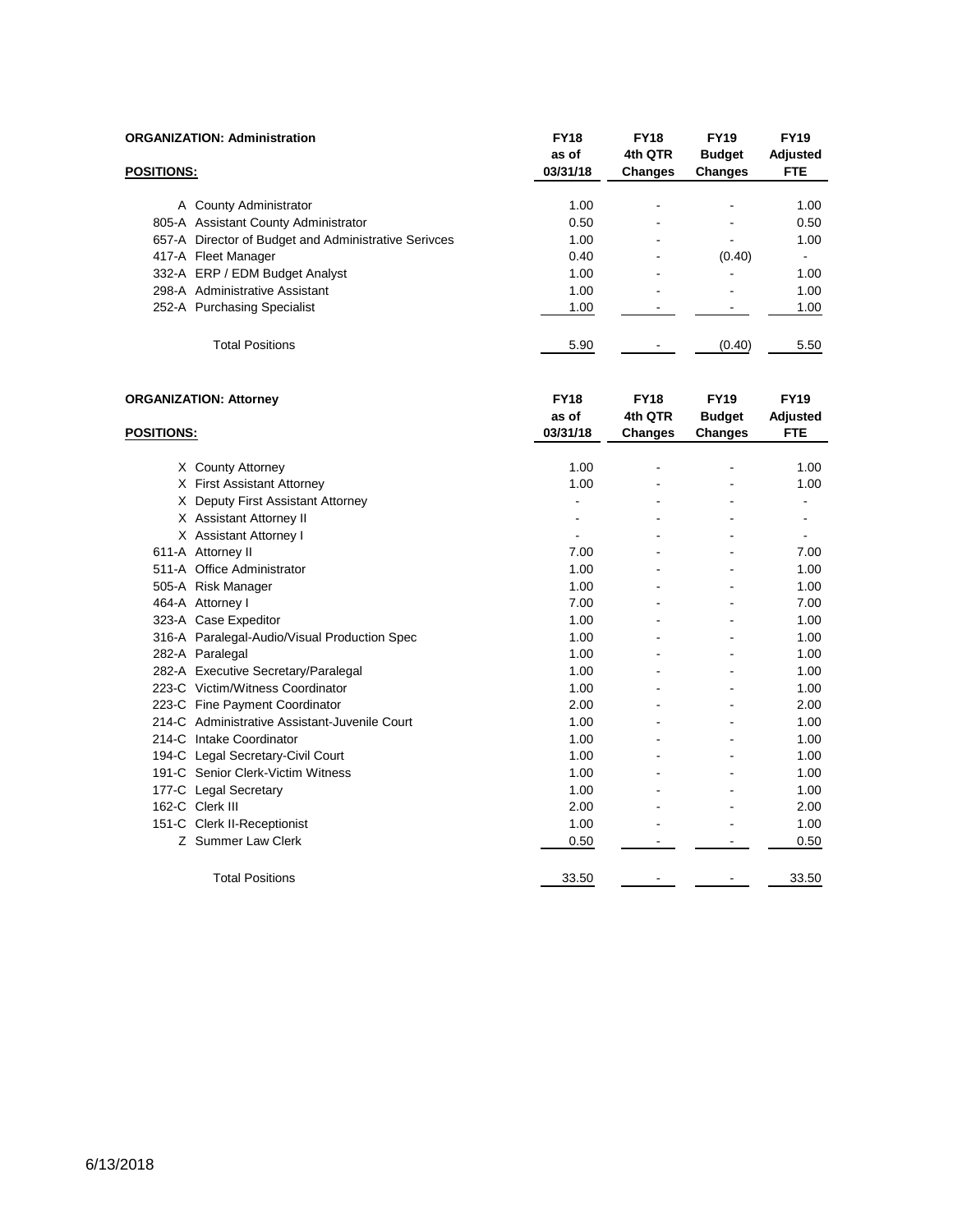|                   | <b>ORGANIZATION: Auditor</b>            | <b>FY18</b><br>as of | <b>FY18</b><br>4th QTR       | <b>FY19</b><br><b>Budget</b> | <b>FY19</b><br>Adjusted |
|-------------------|-----------------------------------------|----------------------|------------------------------|------------------------------|-------------------------|
| <b>POSITIONS:</b> |                                         | 03/31/18             | Changes                      | Changes                      | <b>FTE</b>              |
|                   | X Auditor                               | 1.00                 | $\qquad \qquad \blacksquare$ | ۰                            | 1.00                    |
|                   | X Deputy Auditor-Elections              |                      |                              |                              |                         |
|                   | X Deputy Auditor-Tax                    | 1.00                 | ۰                            |                              | 1.00                    |
|                   | 677-A Accounting and Tax Manager        | 1.00                 | -                            |                              | 1.00                    |
|                   | 556-A Operations Manager                | 1.00                 | ۰                            | ۰                            | 1.00                    |
|                   | 291-A Election Supervisor               | 1.00                 | ۰                            |                              | 1.00                    |
|                   | 268-A GIS Parcel Maintenance Technician | 1.00                 | ۰                            |                              | 1.00                    |
|                   | 252-A Payroll Specialist                | 2.00                 |                              |                              | 2.00                    |
|                   | 252-C Accounts Payable Specialist       | 1.50                 | ۰                            |                              | 1.50                    |
|                   | 191-C Senior Clerk III Elections        | 2.00                 |                              |                              | 2.00                    |
|                   | 177-A Official Records Clerk            | 0.90                 |                              |                              | 0.90                    |
|                   | 177-C Platroom Specialist               | 1.00                 |                              |                              | 1.00                    |
|                   | 141-C Clerk II                          | 0.65                 |                              |                              | 0.65                    |
|                   | <b>Total Positions</b>                  | 14.05                |                              |                              | 14.05                   |

| <b>ORGANIZATION: Information Technology</b> |                                             | <b>FY18</b> | <b>FY18</b>    | <b>FY19</b>    | <b>FY19</b> |
|---------------------------------------------|---------------------------------------------|-------------|----------------|----------------|-------------|
|                                             |                                             | as of       | 4th QTR        | <b>Budget</b>  | Adjusted    |
| <b>POSITIONS:</b>                           |                                             | 03/31/18    | <b>Changes</b> | <b>Changes</b> | <b>FTE</b>  |
|                                             |                                             |             |                |                |             |
|                                             | 725-A Information Technology Director       | 1.00        |                |                | 1.00        |
|                                             | 556-A Geographic Information Systems Coord. | 1.00        |                |                | 1.00        |
|                                             | 519-A Network Infrastructure Supervisor     | 1.00        |                |                | 1.00        |
|                                             | 511-A Senior Programmer/Analyst             | 1.00        |                |                | 1.00        |
|                                             | 455-A Webmaster                             | 1.00        |                |                | 1.00        |
|                                             | 445-A Programmer/Analyst II                 | 1.00        |                |                | 1.00        |
|                                             | 406-A Network Systems Administrator         | 5.00        |                |                | 5.00        |
|                                             | 382-A Programmer/Analyst I                  | 1.00        |                |                | 1.00        |
|                                             | 332-A Technology Systeem Coordinator        | 1.00        |                |                | 1.00        |
|                                             | 323-A GIS Analyst                           | 1.00        |                |                | 1.00        |
|                                             | 187-A Desktop support Specialist            | 2.00        |                |                | 2.00        |
|                                             | 162-A Clerk III                             |             |                |                |             |
|                                             | <b>Total Positions</b>                      | 16.00       |                |                | 16.00       |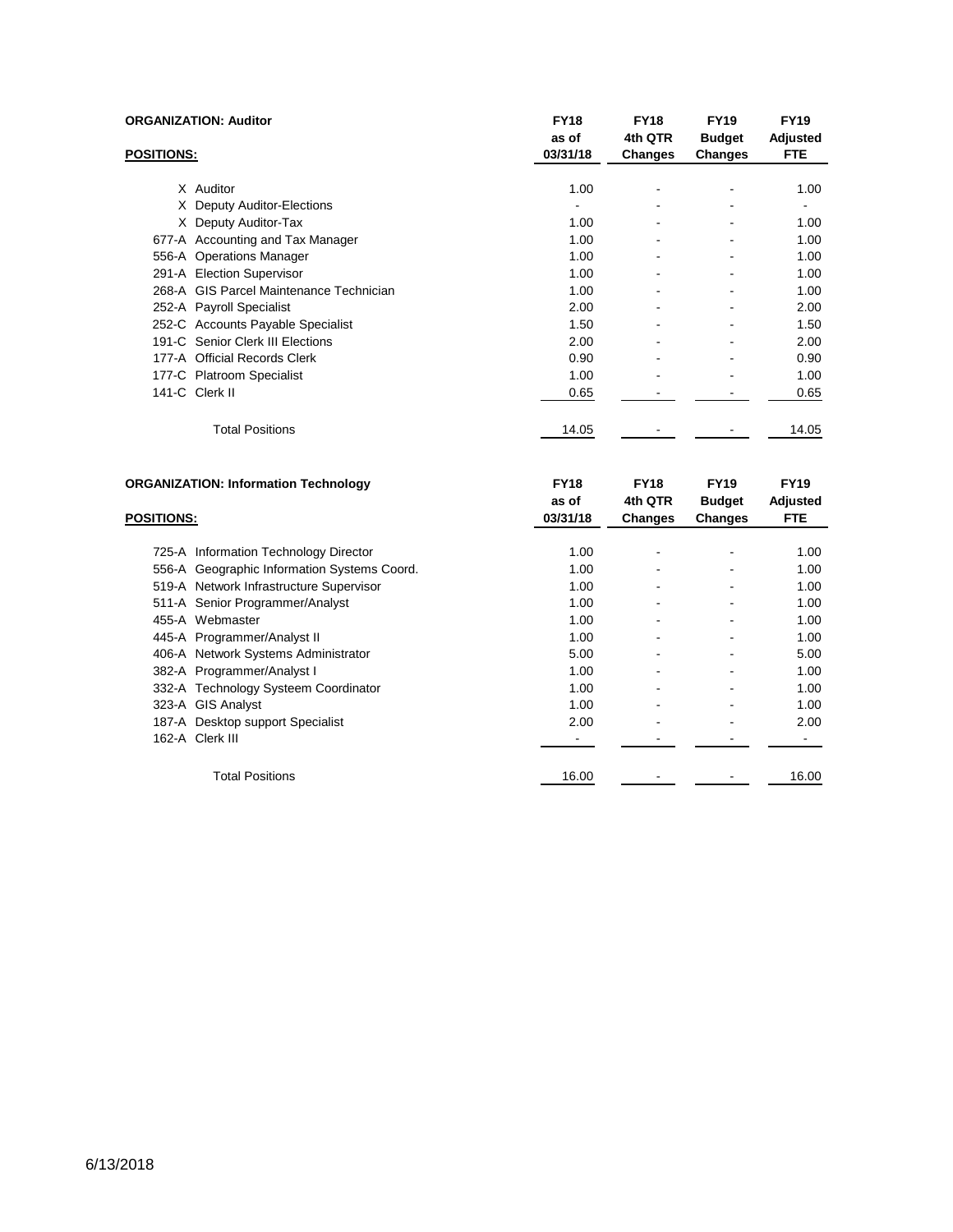|                   | <b>ORGANIZATION: Facilities and Support Services</b> | <b>FY18</b><br>as of | <b>FY18</b><br>4th QTR | <b>FY19</b><br><b>Budget</b> | <b>FY19</b><br>Adjusted |
|-------------------|------------------------------------------------------|----------------------|------------------------|------------------------------|-------------------------|
| <b>POSITIONS:</b> |                                                      | 03/31/18             | <b>Changes</b>         | <b>Changes</b>               | <b>FTE</b>              |
|                   | 725-A Director of Facilities and Support Services    | 1.00                 |                        |                              | 1.00                    |
|                   | 300-A Maintenance Coordinator                        | 1.00                 |                        |                              | 1.00                    |
|                   | 268-C Maintenance Specialist                         | 4.00                 |                        |                              | 4.00                    |
|                   | 268-C Maintenance Electronic Systems Technician      | 2.00                 |                        |                              | 2.00                    |
|                   | 238-A Custodial & Security Coordinator               | 1.00                 | ۰                      |                              | 1.00                    |
|                   | 182-C Maintenance Worker                             | 1.75                 |                        |                              | 1.75                    |
|                   | 177-C Senior Clerk                                   | 1.00                 |                        |                              | 1.00                    |
|                   | 162-C Lead Custodial Worker                          | 2.00                 |                        |                              | 2.00                    |
|                   | 141-C Clerk II/Support Services                      | 2.00                 |                        |                              | 2.00                    |
|                   | 141-C Clerk II/Scanning                              | 2.00                 |                        |                              | 2.00                    |
|                   | 130-C Custodial Worker                               | 9.95                 | 1.17                   |                              | 11.12                   |
|                   | 83-C General Laborer                                 | 1.00                 |                        |                              | 1.00                    |
|                   | <b>Total Positions</b>                               | 28.70                | 1.17                   |                              | 29.87                   |

| <b>ORGANIZATION: Community Services</b> |                                   | <b>FY18</b> | <b>FY18</b>    | <b>FY19</b>   | <b>FY19</b> |
|-----------------------------------------|-----------------------------------|-------------|----------------|---------------|-------------|
|                                         |                                   | as of       | 4th QTR        | <b>Budget</b> | Adjusted    |
| <b>POSITIONS:</b>                       |                                   | 03/31/18    | <b>Changes</b> | Changes       | <b>FTE</b>  |
|                                         |                                   |             |                |               |             |
|                                         | 725-A Community Services Director | 1.00        |                | ۰             | 1.00        |
|                                         | 430-A Case Aide Supervisor        | 1.00        |                | ۰             | 1.00        |
|                                         | 430-A Mental Health Coordinator   | 1.00        |                |               | 1.00        |
|                                         | 298-A Veterans Director/Case Aide | 1.00        |                | ۰             | 1.00        |
| 271-C Office Manager                    |                                   | 1.00        |                | ۰             | 1.00        |
| 252-C Case Aide                         |                                   | 2.00        |                |               | 2.00        |
| 162-C Clerk III/Secretary               |                                   | 1.50        |                | 0.50          | 2.00        |
|                                         | 162-C Clerk II/Receptionist       | 0.85        |                |               | 0.85        |
|                                         | 141-C Clerk II/Receptionist       | 0.15        |                | ۰             | 0.15        |
|                                         | Z Mental Health Advocate          | 1.00        |                |               | 1.00        |
|                                         |                                   |             |                |               |             |
|                                         | <b>Total Positions</b>            | 10.50       |                | 0.50          | 11.00       |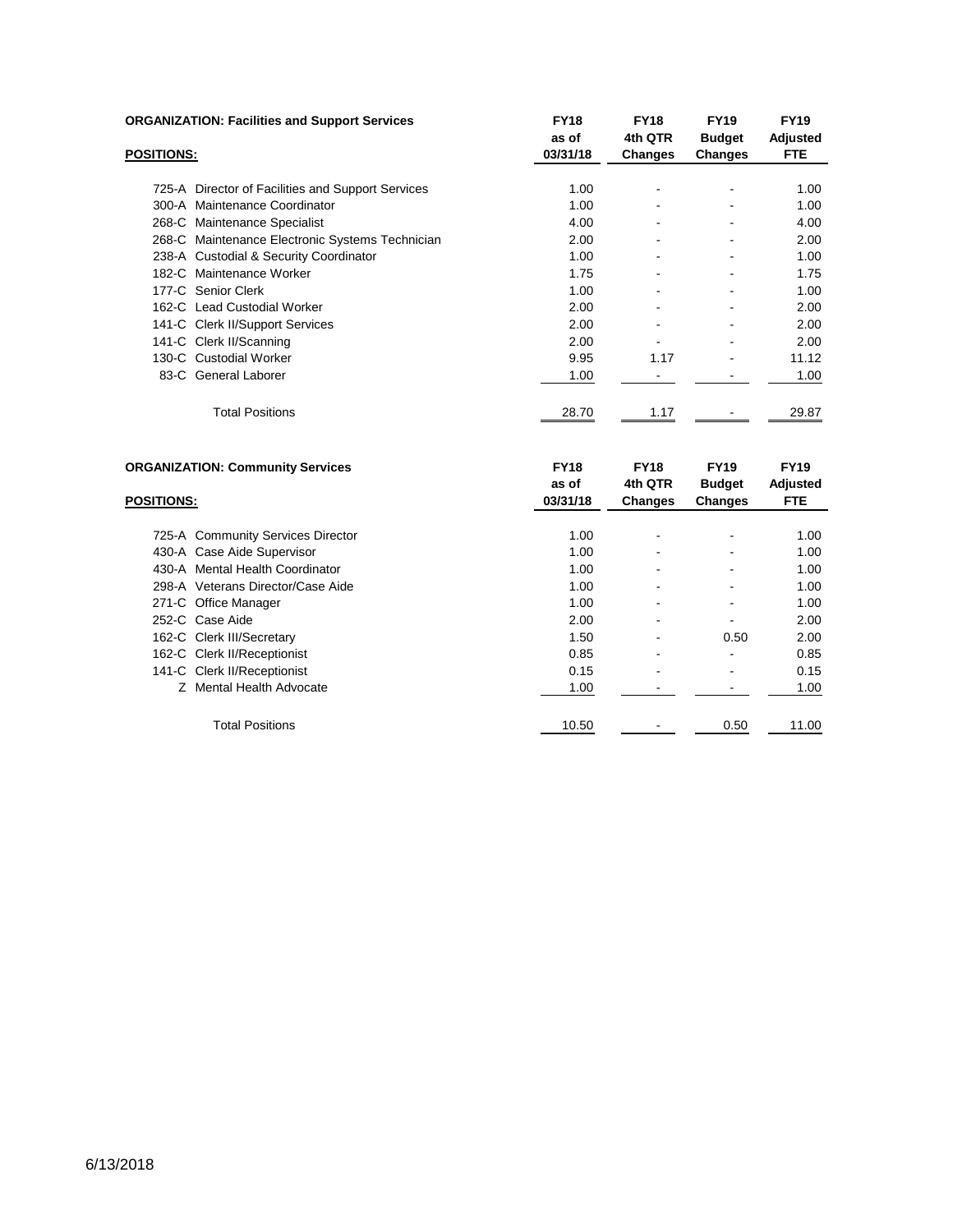|                   | <b>ORGANIZATION: Conservation (Net of Golf Operations)</b>    | <b>FY18</b><br>as of | <b>FY18</b><br>4th QTR | <b>FY19</b><br><b>Budget</b> | <b>FY19</b><br>Adjusted |
|-------------------|---------------------------------------------------------------|----------------------|------------------------|------------------------------|-------------------------|
| <b>POSITIONS:</b> |                                                               | 03/31/18             | <b>Changes</b>         | <b>Changes</b>               | <b>FTE</b>              |
|                   | 775-A Director                                                | 1.00                 |                        |                              | 1.00                    |
|                   | 540-A Deputy Director                                         | 1.00                 |                        |                              | 1.00                    |
|                   | 470-A Park Manager                                            | 2.00                 |                        |                              | 2.00                    |
|                   | 382-A Naturalist/Director                                     | 1.00                 |                        |                              | 1.00                    |
|                   | 271-A Naturalist                                              | 2.00                 |                        |                              | 2.00                    |
|                   | 262-A Park Ranger                                             | 5.00                 |                        |                              | 5.00                    |
|                   | 252-A Administrative Assistant                                | 1.00                 |                        |                              | 1.00                    |
|                   | 220-A Park Crew Leader / Equipment Specialist                 | 2.00                 |                        |                              | 2.00                    |
|                   | 187-A Pioneer Village Site Coordinator                        | 1.00                 |                        |                              | 1.00                    |
|                   | 187-A Equipment Specialist                                    | 1.00                 |                        |                              | 1.00                    |
|                   | 187-A Equipment Mechanic<br>187-A Park Maintenance Technician |                      |                        |                              |                         |
|                   | 162-A Clerk II                                                | 4.00<br>1.00         |                        |                              | 4.00<br>1.00            |
|                   | 99-A Cody Homestead Site Coordinator                          | 0.75                 |                        |                              | 0.75                    |
|                   | Z Seasonal Park Maintainance(WLP,SCP. PV)                     | 7.52                 |                        |                              | 7.52                    |
|                   | Z Seasonal Pool Manager (SCP)                                 | 0.29                 |                        |                              | 0.29                    |
|                   | Z Seasonal Asst Pool Manager (SCP)                            | 0.21                 |                        |                              | 0.21                    |
|                   | Z Seasonal Lifequard (WLP, SCP)                               | 6.28                 |                        |                              | 6.28                    |
|                   | Z Seasonal Pool Concessions (SCP)                             | 1.16                 |                        |                              | 1.16                    |
|                   | Z Seasonal Beach/Boathouse Concessions                        | 1.80                 |                        |                              | 1.80                    |
|                   | Z Seasonal Beach Manager (WLP)                                | 0.29                 |                        |                              | 0.29                    |
|                   | Z Seasonal Asst Beach Manager (WLP)                           | 0.23                 |                        |                              | 0.23                    |
|                   | Z Seasonal Park Patrol (WLP, SCP)                             | 2.17                 |                        |                              | 2.17                    |
|                   | Z Seasonal Park Attendants (WLP, SCP, BSP)                    | 2.95                 |                        |                              | 2.95                    |
|                   | Z Seasonal Naturalist - Caretaker                             | 0.66                 |                        |                              | 0.66                    |
|                   | Z Seasonal Naturalist                                         | 0.79                 |                        |                              | 0.79                    |
|                   | Z Seasonal Day Camp/Apothecary (PV)                           | 1.56                 |                        |                              | 1.56                    |
|                   | Z Seasonal Concession Worker (Cody)                           | 0.19                 |                        |                              | 0.19                    |
|                   | <b>Total Positions</b>                                        | 48.85                |                        |                              | 48.85                   |

|                        | <b>ORGANIZATION: Glynns Creek Golf Course</b> | <b>FY18</b><br>as of | <b>FY18</b><br>4th QTR | <b>FY19</b><br><b>Budget</b> | <b>FY19</b><br>Adjusted |
|------------------------|-----------------------------------------------|----------------------|------------------------|------------------------------|-------------------------|
| <b>POSITIONS:</b>      |                                               | 03/31/18             | <b>Changes</b>         | Changes                      | <b>FTE</b>              |
| 462-A Golf Pro/Manager |                                               | 1.00                 |                        |                              | 1.00                    |
|                        | 462-A Golf Course Superintendent              | $\blacksquare$       |                        |                              | ۰                       |
|                        | 220-A Assistant Golf Course Superintendent    | 1.00                 |                        |                              | 1.00                    |
|                        | 187-A Turf Equipment Specialist               | 1.00                 |                        |                              | 1.00                    |
|                        | 162-A Maintenance Technician                  | 1.00                 |                        |                              | 1.00                    |
|                        | Z Seasonal Assistant Golf Professional        | 0.73                 |                        |                              | 0.73                    |
|                        | Z Seasonal Golf Pro Staff                     | 7.48                 |                        |                              | 7.48                    |
|                        | Z Seasonal Part-Time Laborers                 | 4.77                 |                        |                              | 4.77                    |
|                        | <b>Total Positions</b>                        | 16.98                |                        |                              | 16.98                   |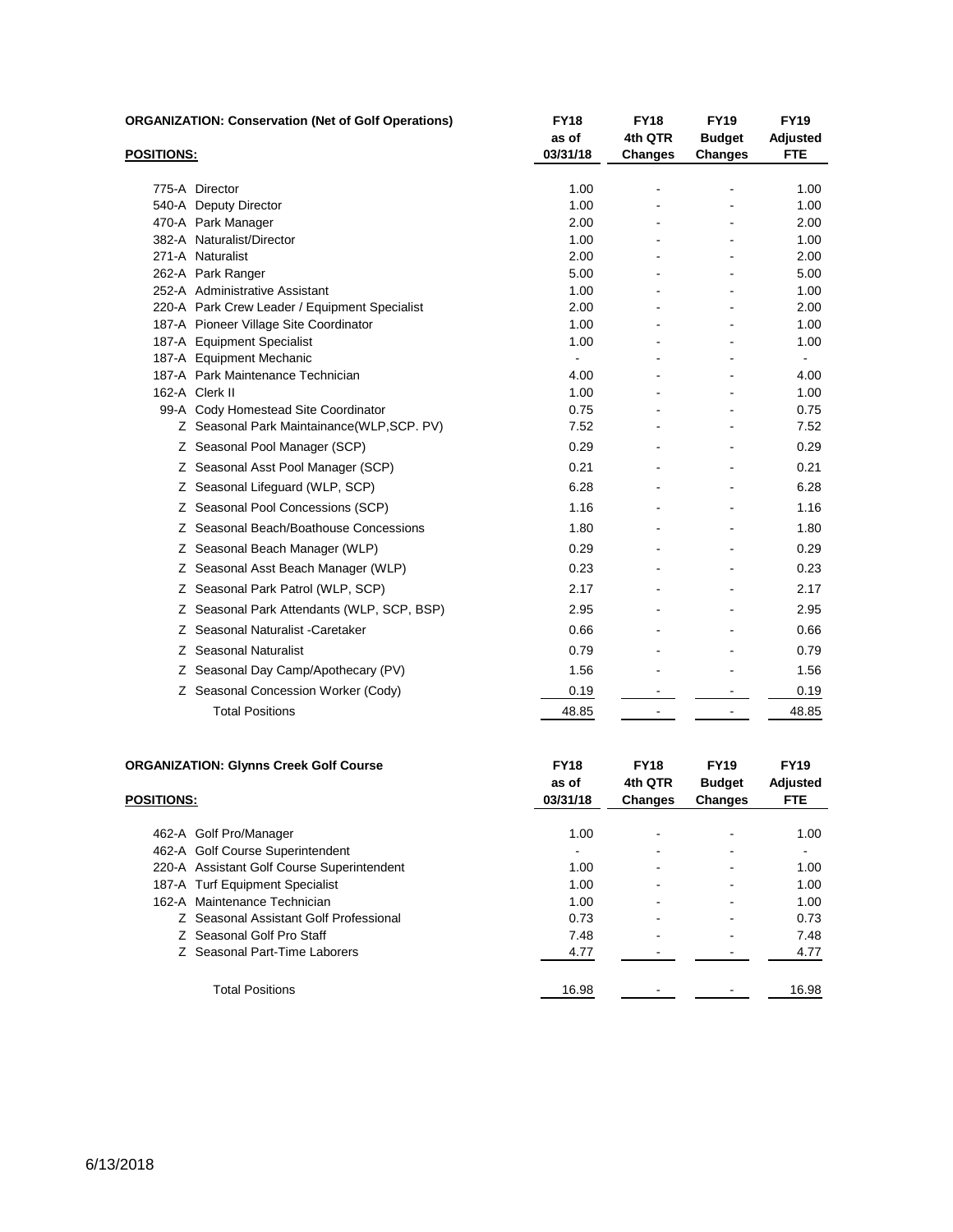|                   | <b>ORGANIZATION: Health</b>                    | <b>FY18</b><br>as of | <b>FY18</b><br>4th QTR | <b>FY19</b><br><b>Budget</b> | <b>FY19</b><br>Adjusted |
|-------------------|------------------------------------------------|----------------------|------------------------|------------------------------|-------------------------|
| <b>POSITIONS:</b> |                                                | 03/31/18             | <b>Changes</b>         | Changes                      | <b>FTE</b>              |
|                   | 805-A Health Director                          | 1.00                 |                        |                              | 1.00                    |
|                   | 571-A Deputy Director                          | 1.00                 |                        |                              | 1.00                    |
|                   | 470-A Clinical Services Coordinator            | 1.00                 |                        |                              | 1.00                    |
|                   | 417-A Community Health Coordinator             | 1.00                 | ä,                     |                              | 1.00                    |
|                   | 417-A Environmental Health Coordinator         | 1.00                 |                        |                              | 1.00                    |
|                   | 417-A Public Health Services Coordinator       | 1.00                 |                        |                              | 1.00                    |
|                   | 417-A Correctional Health Coordinator          | 1.00                 |                        |                              | 1.00                    |
|                   | 397-A Clinical Services Specialist             | 1.00                 |                        |                              | 1.00                    |
|                   | 366-A Public Health Nurse                      | 9.00                 |                        |                              | 9.00                    |
|                   | 355-A Community Health Consultant              | 5.00                 |                        |                              | 5.00                    |
|                   | 355-A Community Health Intervention Specialist | 1.00                 |                        |                              | 1.00                    |
|                   | 355-A Disease Intervention Specialist          | 1.00                 |                        |                              | 1.00                    |
|                   | 355-A Environmental Health Specialist          | 7.00                 |                        |                              | 7.00                    |
|                   | 323-A Child Health Consultant                  | 2.00                 |                        |                              | 2.00                    |
|                   | 271-A Community Dental Consultant              | 2.00                 |                        |                              | 2.00                    |
|                   | 271-A Administrative Office Assistant          |                      |                        |                              | $\blacksquare$          |
|                   | 252-A Administrative Office Assistant          | 1.00                 |                        |                              | 1.00                    |
|                   | 230-A Public Health Nurse-LPN                  | $\overline{a}$       |                        |                              | $\blacksquare$          |
|                   | 209-A Medical Assistant                        | 2.00                 |                        |                              | 2.00                    |
|                   | 198-A Medical Lab Technician                   | 0.75                 |                        |                              | 0.75                    |
|                   | 177-A Lab Technician                           |                      |                        |                              |                         |
|                   | 162-A Resource Specialist                      | 2.00                 |                        |                              | 2.00                    |
|                   | 141-A Resource Assistant                       | 3.45                 |                        |                              | 3.45                    |
|                   | Z Interpreters                                 |                      |                        |                              | L.                      |
|                   | Z Dental Hygienist                             |                      |                        |                              | ä,                      |
|                   | Z Environmental Health Intern                  | 0.25                 |                        |                              | 0.25                    |
|                   | Z Health Services Professional                 | 2.07                 |                        |                              | 2.07                    |
|                   | Z Material Health Nurse                        | 0.40                 | $\blacksquare$         | $\blacksquare$               | 0.40                    |
|                   | <b>Total Positions</b>                         | 46.92                |                        |                              | 46.92                   |
|                   | <b>ORGANIZATION: Human Resources</b>           | <b>FY18</b>          | <b>FY18</b>            | <b>FY19</b>                  | <b>FY19</b>             |
|                   |                                                | as of                | 4th QTR                | <b>Budget</b>                | Adjusted                |
| <b>POSITIONS:</b> |                                                | 03/31/18             | <b>Changes</b>         | Changes                      | <b>FTE</b>              |
|                   | 805-A Assistant County Administrator           | 0.50                 |                        | ä,                           | 0.50                    |
|                   | 323-A Human Resources Generalist               | 2.00                 | L,                     | L.                           | 2.00                    |
|                   | 220-A Benefits Coordinator                     |                      |                        | 1.00                         | 1.00                    |
|                   | 198-A Benefits Coordinator                     | 1.00                 | ä,                     | (1.00)                       | $\sim$                  |
|                   | <b>Total Positions</b>                         | 3.50                 |                        |                              | 3.50                    |

| <b>ORGANIZATION: Juvenile Detention Services</b> | <b>FY18</b><br>as of | <b>FY18</b><br>4th QTR   | <b>FY19</b><br><b>Budget</b> | <b>FY19</b><br>Adjusted |
|--------------------------------------------------|----------------------|--------------------------|------------------------------|-------------------------|
| <b>POSITIONS:</b>                                | 03/31/18             | <b>Changes</b>           | <b>Changes</b>               | <b>FTE</b>              |
|                                                  |                      |                          |                              |                         |
| 571-A Juvenile Detention Center Director         | 1.00                 | -                        | $\blacksquare$               | 1.00                    |
| 323-A Shift Supervisor                           | 2.00                 | $\overline{\phantom{a}}$ | $\blacksquare$               | 2.00                    |
| 215-A Detenton Youth Supervisor                  | 13.40                | $\overline{\phantom{a}}$ | 0.50                         | 13.90                   |
|                                                  |                      |                          |                              |                         |
| <b>Total Positions</b>                           | 16.40                | $\overline{\phantom{a}}$ | 0.50                         | 16.90                   |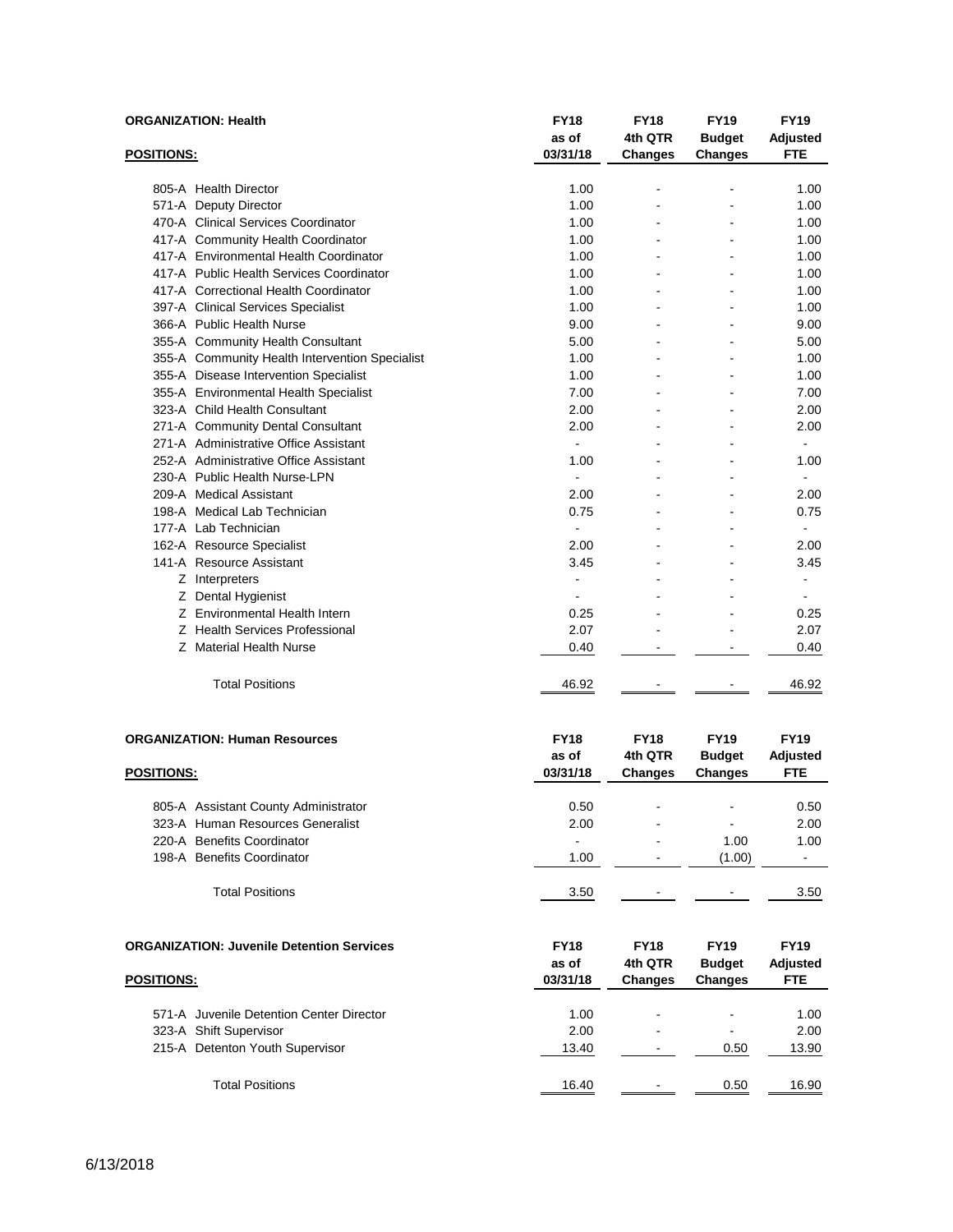| <b>ORGANIZATION: Planning &amp; Development</b>    | <b>FY18</b><br>as of             | <b>FY18</b><br>4th QTR            | <b>FY19</b><br><b>Budget</b>            | <b>FY19</b><br>Adjusted               |
|----------------------------------------------------|----------------------------------|-----------------------------------|-----------------------------------------|---------------------------------------|
| <b>POSITIONS:</b>                                  | 03/31/18                         | <b>Changes</b>                    | <b>Changes</b>                          | <b>FTE</b>                            |
| 608-A Planning & Development Director              | 1.00                             | $\qquad \qquad \blacksquare$      |                                         | 1.00                                  |
| 314-C Building Inspector                           | 1.00                             | ۰                                 |                                         | 1.00                                  |
| 252-A Planning & Development Specialist            | 1.00                             | ۰                                 |                                         | 1.00                                  |
| 162-A Clerk III                                    | 0.75                             | ۰                                 |                                         | 0.75                                  |
| Z Weed/Zoning Enforcement Aide                     | 0.58                             | -                                 |                                         | 0.58                                  |
| Z Planning Intern                                  | 0.25                             |                                   |                                         | 0.25                                  |
| <b>Total Positions</b>                             | 4.58                             |                                   |                                         | 4.58                                  |
| <b>ORGANIZATION: Recorder</b><br><b>POSITIONS:</b> | <b>FY18</b><br>as of<br>03/31/18 | <b>FY18</b><br>4th QTR<br>Changes | <b>FY19</b><br><b>Budget</b><br>Changes | <b>FY19</b><br>Adjusted<br><b>FTE</b> |
|                                                    |                                  |                                   |                                         |                                       |

| Y Second Deputy<br>1.00<br>$\,$<br>$\,$<br>496-A Operations Manager<br>1.00<br>$\,$<br>$\,$<br>191-C Real Estate Specialist<br>1.00<br>$\,$<br>$\,$<br>191-C Vital Records Specialist<br>1.00<br>$\blacksquare$<br>$\,$<br>162-C Clerk III<br>1.00<br>$\blacksquare$<br>$\,$<br>141-C Clerk II<br>4.50<br>$\,$<br>$\,$<br><b>Total Positions</b><br>10.50<br>$\,$<br>$\,$ | X Recorder | 1.00 | - | 1.00  |
|---------------------------------------------------------------------------------------------------------------------------------------------------------------------------------------------------------------------------------------------------------------------------------------------------------------------------------------------------------------------------|------------|------|---|-------|
|                                                                                                                                                                                                                                                                                                                                                                           |            |      |   | 1.00  |
|                                                                                                                                                                                                                                                                                                                                                                           |            |      |   | 1.00  |
|                                                                                                                                                                                                                                                                                                                                                                           |            |      |   | 1.00  |
|                                                                                                                                                                                                                                                                                                                                                                           |            |      |   | 1.00  |
|                                                                                                                                                                                                                                                                                                                                                                           |            |      |   | 1.00  |
|                                                                                                                                                                                                                                                                                                                                                                           |            |      |   | 4.50  |
|                                                                                                                                                                                                                                                                                                                                                                           |            |      |   |       |
|                                                                                                                                                                                                                                                                                                                                                                           |            |      |   | 10.50 |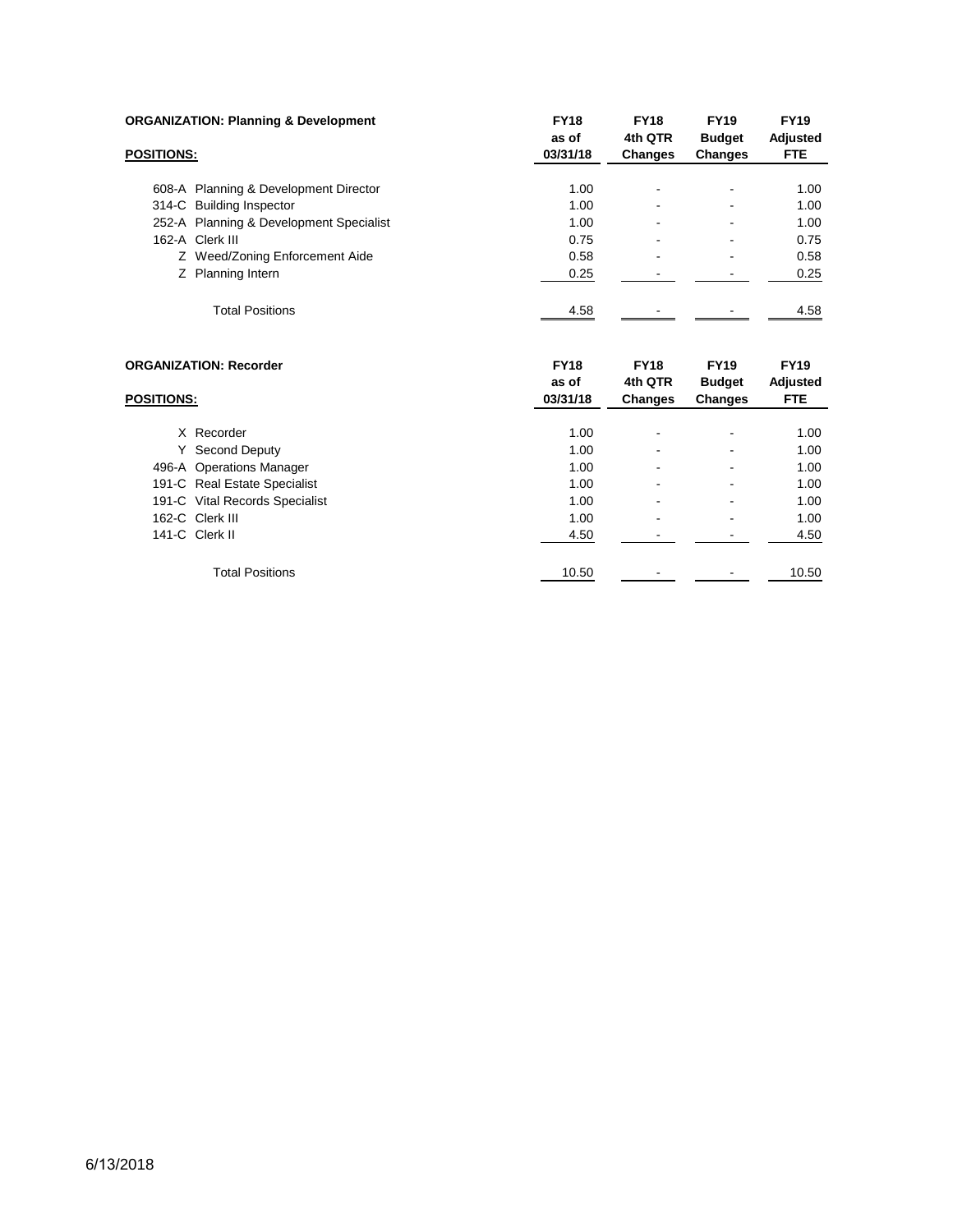| <b>ORGANIZATION: Secondary Roads</b> |                                      | <b>FY18</b>    | <b>FY18</b>    | <b>FY19</b>   | <b>FY19</b>    |
|--------------------------------------|--------------------------------------|----------------|----------------|---------------|----------------|
|                                      |                                      | as of          | 4th QTR        | <b>Budget</b> | Adjusted       |
| <b>POSITIONS:</b>                    |                                      | 03/31/18       | <b>Changes</b> | Changes       | <b>FTE</b>     |
|                                      |                                      |                |                |               |                |
|                                      | 864-A County Engineer                | 1.00           |                |               | 1.00           |
|                                      | 634-A Assistant County Engineer      | 1.00           |                |               | 1.00           |
|                                      | 417-A Fleet Manager                  | 0.60           |                | 0.40          | 1.00           |
|                                      | 430-A Secondary Roads Superintendent | 1.00           | ۰              |               | 1.00           |
|                                      | 316-A Roadside Vegetation Specialist | 1.00           |                |               | 1.00           |
|                                      | 300-A Engineering Aide II            | 2.00           |                |               | 2.00           |
|                                      | 233-A Shop Supervisor                | 1.00           |                |               | 1.00           |
|                                      | 230-A Administrative Assistant       | 1.00           |                |               | 1.00           |
|                                      | 213-B Crew Leader/Operator I         | 3.00           |                |               | 3.00           |
|                                      | 204-A Office Leader                  | ۰              |                |               |                |
|                                      | 199-B Sign Crew Leader               | 1.00           |                |               | 1.00           |
|                                      | 187-B Mechanic                       | 2.00           |                |               | 2.00           |
|                                      | 187-B Shop Control Clerk             | 1.00           |                |               | 1.00           |
|                                      | 174-B Heavy Equipment Operator III   | 7.00           |                |               | 7.00           |
|                                      | 174-B Roadside Vegetation Technician | 1.00           |                |               | 1.00           |
|                                      | 174-B Sign Crew Technician           | 1.00           |                |               | 1.00           |
|                                      | 163-B Truck Crew Coordinator         | 1.00           |                |               | 1.00           |
|                                      | 162-A Office Assistnant              | 1.00           |                |               | 1.00           |
|                                      | 162-A Clerk III                      | $\blacksquare$ |                |               | $\blacksquare$ |
|                                      | 153-B Truck Driver/Laborer           | 9.00           |                |               | 9.00           |
|                                      | 143-B Service Technician             | 1.00           |                |               | 1.00           |
|                                      | Z Engineering Intern                 | 0.25           |                |               | 0.25           |
|                                      | Z Seasonal Maintenance Worker        | 0.30           |                |               | 0.30           |
|                                      | Z Eldridge Garage Caretaker          |                |                |               |                |
|                                      | <b>Total Positions</b>               | 37.15          |                | 0.40          | 37.55          |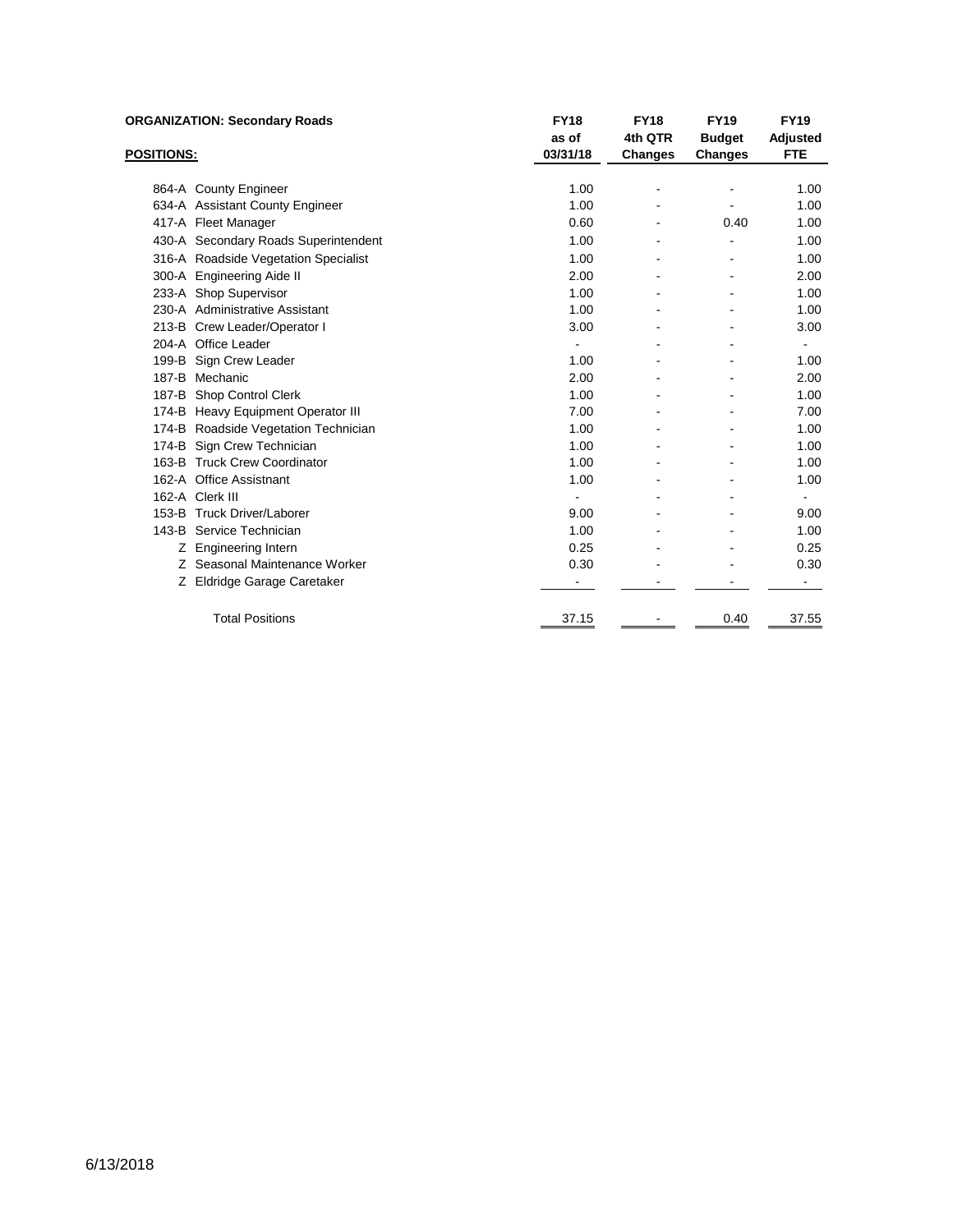|                   | <b>ORGANIZATION: Sheriff</b>                   | <b>FY18</b><br>as of | <b>FY18</b><br>4th QTR | <b>FY19</b><br><b>Budget</b> | <b>FY19</b><br>Adjusted |
|-------------------|------------------------------------------------|----------------------|------------------------|------------------------------|-------------------------|
| POSITIONS:        |                                                | 03/31/18             | <b>Changes</b>         | Changes                      | <b>FTE</b>              |
|                   | X Sheriff                                      | 1.00                 | $\blacksquare$         | ۰                            | 1.00                    |
|                   | Y Chief Deputy                                 | 2.00                 |                        |                              | 2.00                    |
|                   | Y Chief Deputy - Captain                       | 1.00                 |                        |                              | 1.00                    |
|                   | 705-A Jail Administrator                       | $\blacksquare$       |                        |                              | $\blacksquare$          |
|                   | 571-A Assistant Jail Administrator             | 1.00                 |                        |                              | 1.00                    |
|                   | 540-A Assistant Jail Administrator             | $\blacksquare$       |                        |                              | -                       |
|                   | 519-A Captain                                  |                      |                        |                              | ٠                       |
|                   | 464-A Lieutenant                               | 3.00                 |                        |                              | 3.00                    |
|                   | 451-E Training Sergeant                        | 1.00                 |                        |                              | 1.00                    |
|                   | 451-E Sergeant                                 | 6.00                 |                        |                              | 6.00                    |
|                   | 430-A Shift Commander (Corrections Lieutenant) | 2.00                 |                        |                              | 2.00                    |
|                   | 417-A Office Administrator                     | $\blacksquare$       |                        | 1.00                         | 1.00                    |
|                   | 406-A Shift Commander (Corrections Lieutenant) | $\blacksquare$       |                        | $\blacksquare$               | ÷.                      |
|                   | 332-A Corrections Sergeant                     | 14.00                |                        |                              | 14.00                   |
|                   | 332-A Food Service Manager                     | 1.00                 |                        |                              | 1.00                    |
|                   | 329-E Deputy                                   | 30.00                |                        |                              | 30.00                   |
|                   | 323-A Program Services Coordinator             | 2.00                 |                        | $\blacksquare$               | 2.00                    |
|                   | 316-A Office Administrator                     | 1.00                 |                        | (1.00)                       | ٠                       |
|                   | 289-A Classification Specialist                | 2.00                 | L,                     | ä,                           | 2.00                    |
|                   | 262-A Lead Bailiff                             | 1.00                 |                        |                              | 1.00                    |
|                   | 246-H Correction Officer                       | 59.00                |                        |                              | 59.00                   |
| 220-A Bailiff     |                                                | 12.20                |                        |                              | 12.20                   |
|                   | 220-C Senior Accounting Clerk                  | 2.00                 |                        |                              | 2.00                    |
|                   | 209-A Senior Accounting Clerk-Receptionist     | $\blacksquare$       |                        | 1.00                         | 1.00                    |
|                   | 198-A Senior Accounting Clerk-Receptionist     | 1.00                 |                        | (1.00)                       | $\blacksquare$          |
|                   | 198-A Court Compliance Coordinator             | 2.00                 |                        | ä,                           | 2.00                    |
|                   | 198-A Alternative Sentencing Coordinator       | 1.00                 |                        |                              | 1.00                    |
|                   | 177-C Senior Clerk                             | 1.00                 |                        |                              | 1.00                    |
|                   | 177-C Inmate Services Clerk                    | 1.00                 |                        |                              | 1.00                    |
|                   | 176-H Jail Custodian/Correction Officer        | 4.00                 |                        |                              | 4.00                    |
| 176-C Cook        |                                                | 4.00                 |                        |                              | 4.00                    |
|                   | 162-A Clerk III                                | 3.60                 |                        | $\overline{a}$               | 3.60                    |
|                   |                                                |                      |                        |                              |                         |
|                   | <b>Total Positions</b>                         | 158.80               |                        |                              | 158.80                  |
|                   |                                                |                      |                        |                              |                         |
|                   | <b>ORGANIZATION: Supervisors, Board of</b>     | <b>FY18</b>          | <b>FY18</b>            | <b>FY19</b>                  | <b>FY19</b>             |
|                   |                                                | as of                | 4th QTR                | <b>Budget</b>                | Adjusted                |
| <b>POSITIONS:</b> |                                                | 03/31/18             | <b>Changes</b>         | <b>Changes</b>               | <b>FTE</b>              |
|                   | X Supervisor, Chairman                         | 1.00                 |                        |                              | 1.00                    |
|                   | X Supervisor                                   | 4.00                 |                        |                              | 4.00                    |
|                   | <b>Total Positions</b>                         | 5.00                 |                        |                              | 5.00                    |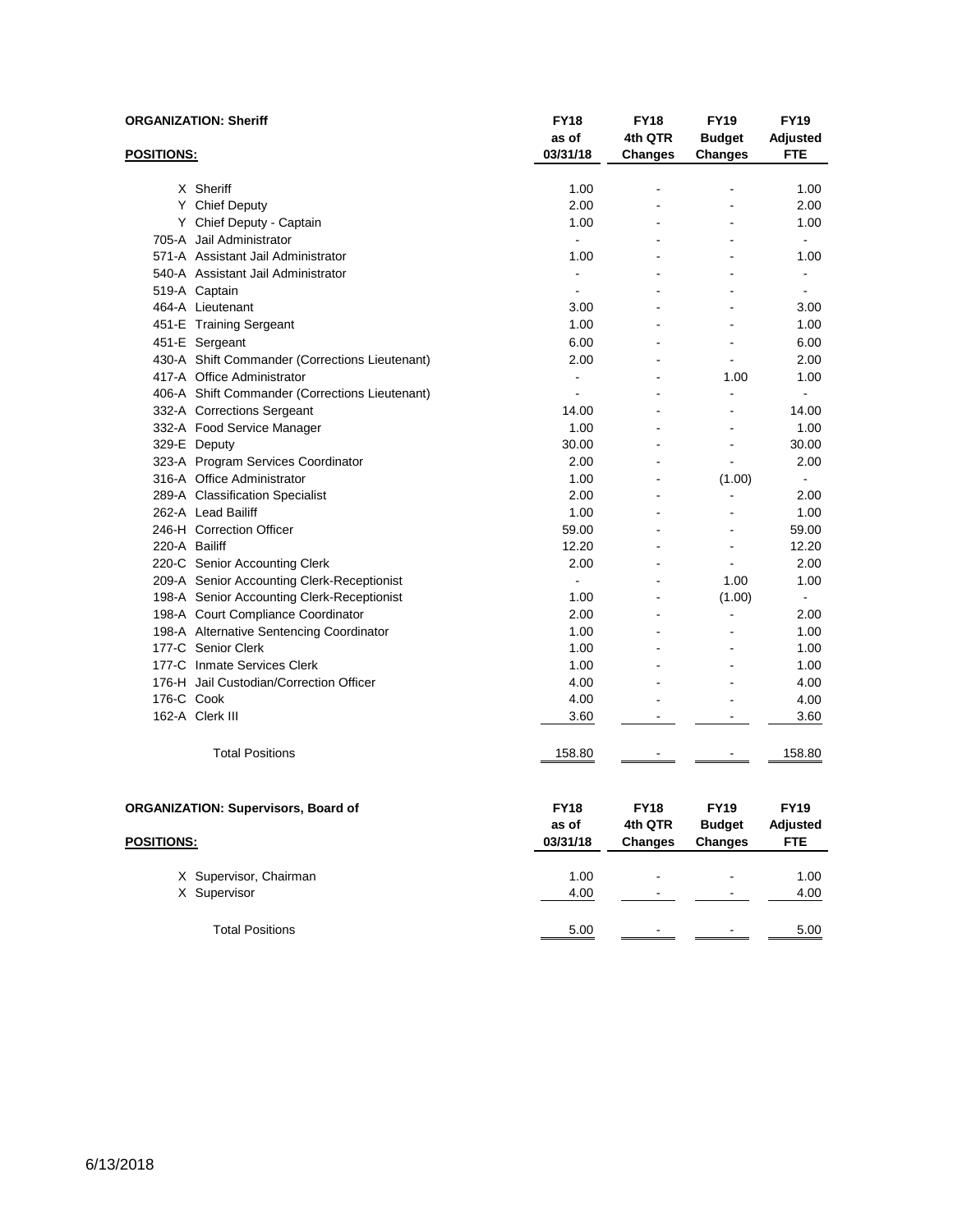| <b>ORGANIZATION: Treasurer</b><br><b>POSITIONS:</b> |                                       | <b>FY18</b><br>as of | <b>FY18</b><br>4th QTR | <b>FY19</b><br><b>Budget</b> | <b>FY19</b><br>Adjusted |
|-----------------------------------------------------|---------------------------------------|----------------------|------------------------|------------------------------|-------------------------|
|                                                     |                                       | 03/31/18             | <b>Changes</b>         | <b>Changes</b>               | <b>FTE</b>              |
|                                                     | X Treasurer                           | 1.00                 |                        |                              | 1.00                    |
|                                                     | 611-A Financial Management Supervisor | 1.00                 | ۰                      |                              | 1.00                    |
|                                                     | 556-A Operations Manager              | 1.00                 |                        |                              | 1.00                    |
|                                                     | 382-A County General Store Manager    | 1.00                 | ۰                      |                              | 1.00                    |
|                                                     | 332-A Tax Accounting Specialist       | 1.00                 |                        |                              | 1.00                    |
|                                                     | 332-A Motor Vehicle Supervisor        | 1.00                 |                        |                              | 1.00                    |
|                                                     | 191-C Cashier                         | 1.00                 |                        |                              | 1.00                    |
|                                                     | 177-C Accounting Clerk - Treasurer    | 3.00                 |                        |                              | 3.00                    |
|                                                     | 162-C Clerk III                       | 1.00                 |                        |                              | 1.00                    |
|                                                     | 151-C Multi-Service Clerk             | 17.00                |                        |                              | 17.00                   |
|                                                     |                                       |                      |                        |                              |                         |
|                                                     |                                       | 28.00                |                        |                              | 28.00                   |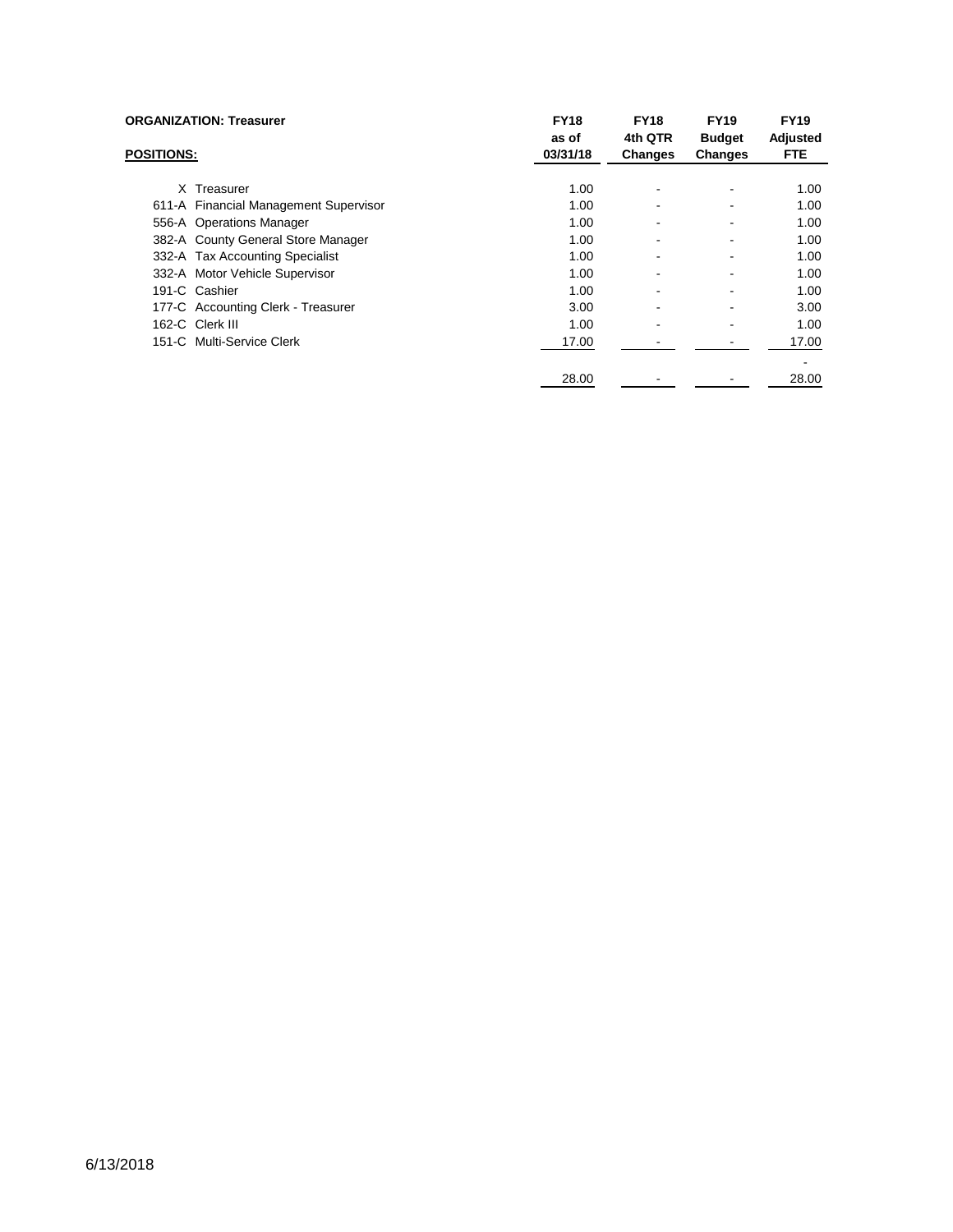#### SCOTT COUNTY FY 19 APPROPRIATIONS SUMMARY

|                                              | <b>FY 19</b>     | <b>Budget</b>                         | <b>FY 19</b>                      |
|----------------------------------------------|------------------|---------------------------------------|-----------------------------------|
| <b>Description</b>                           | <b>Adopted</b>   | <b>Changes</b>                        | Appropriated                      |
|                                              |                  |                                       |                                   |
| Administration                               | \$<br>768,484 \$ | $\overline{\phantom{a}}$              | \$<br>768,484                     |
| Attorney                                     | 4,585,451        |                                       | 4,585,451                         |
| Auditor                                      | 1,782,012        |                                       | 1,782,012                         |
| <b>Authorized Agencies</b>                   | 10,680,356       |                                       | 10,680,356                        |
| Capital Improvements (general, conservation) | 8,204,928        |                                       | 8,204,928                         |
| <b>Community Services</b>                    | 5,256,687        |                                       | 5,256,687                         |
| Conservation (net of golf course)            | 3,854,808        |                                       | 3,854,808                         |
| Debt Service (net of refunded debt)          | 3,385,530        |                                       | 3,385,530                         |
| <b>Facility &amp; Support Services</b>       | 3,734,945        |                                       | 3,734,945                         |
| Health                                       | 6,429,277        |                                       | 6,429,277                         |
| <b>Human Resources</b>                       | 453,096          |                                       | 453,096                           |
| <b>Human Services</b>                        | 83,452           | $\blacksquare$                        | 83,452                            |
| Information Technology                       | 2,820,511        | $\blacksquare$                        | 2,820,511                         |
| Juvenile Court Services                      | 1,662,506        |                                       | 1,662,506                         |
| Non-Departmental                             | 1,066,721        | $\overline{\phantom{a}}$              | 1,066,721                         |
| Planning & Development                       | 451,211          |                                       | 451,211                           |
| Recorder                                     | 872,421          |                                       | 872,421                           |
| Secondary Roads                              | 8,908,000        | $\blacksquare$                        | 8,908,000                         |
| Sheriff                                      | 15,987,257       |                                       | 15,987,257                        |
| Supervisors                                  | 366,308          |                                       | 366,308                           |
| Treasurer                                    | 2,257,880        | ÷.                                    | 2,257,880                         |
| <b>SUBTOTAL</b>                              | 83,611,841       |                                       | $-83,611,841$                     |
| <b>Golf Course Operations</b>                | 1,230,099        | -- -------------------------- ------- | 1,230,099<br><b>All Contracts</b> |
| <b>TOTAL</b>                                 |                  | $$84,841,940$ \$ $$84,841,940$        |                                   |
|                                              |                  |                                       |                                   |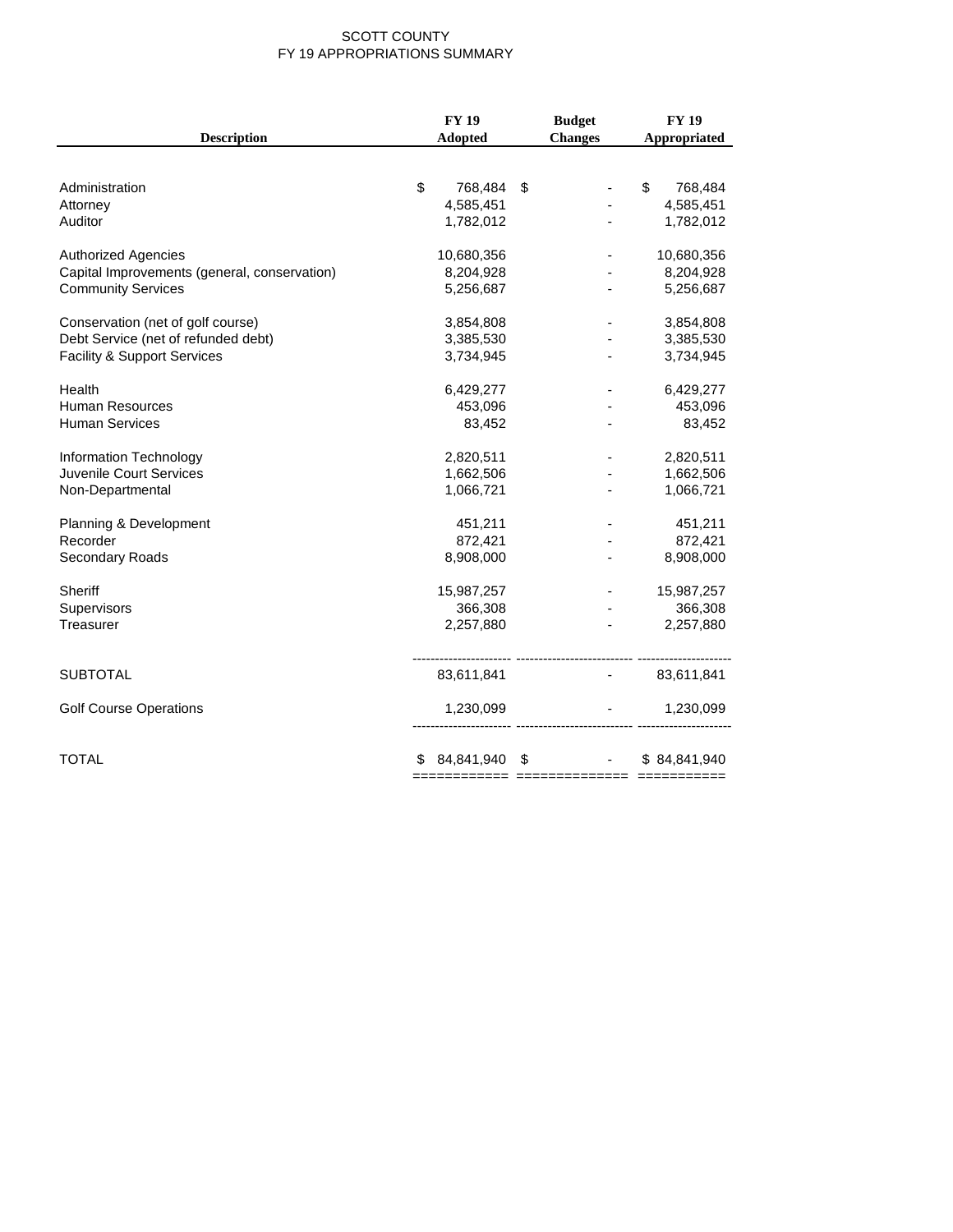| <b>Description</b>                                      | Original<br><b>Budget</b>        | <b>Budget</b><br><b>Changes</b> | <b>Adjusted</b><br><b>Budget</b> |
|---------------------------------------------------------|----------------------------------|---------------------------------|----------------------------------|
| ORGANIZATION: ADMINISTRATION                            |                                  |                                 |                                  |
| <b>APPROPRIATIONS</b>                                   |                                  |                                 |                                  |
| <b>Personal Services</b><br>Expenses<br>Supplies        | 750,559<br>16,125<br>1,800       |                                 | 750,559<br>16,125<br>1,800       |
| TOTAL APPROPRIATIONS                                    | 768,484                          |                                 | 768,484                          |
| ORGANIZATION: ATTORNEY                                  |                                  |                                 |                                  |
| <b>APPROPRIATIONS</b>                                   |                                  |                                 |                                  |
| <b>Personal Services</b><br><b>Expenses</b><br>Supplies | 3,398,590<br>1,142,861<br>44,000 | <b>All Contracts</b>            | 3,398,590<br>1,142,861<br>44,000 |
| <b>TOTAL APPROPRIATIONS</b>                             | 4,585,451                        |                                 | 4,585,451                        |
| ORGANIZATION: AUDITOR                                   |                                  |                                 |                                  |
| <b>APPROPRIATIONS</b>                                   |                                  |                                 |                                  |
| <b>Personal Services</b><br><b>Expenses</b><br>Supplies | 1,478,627<br>242,285<br>61,100   |                                 | 1,478,627<br>242,285<br>61,100   |
| <b>TOTAL APPROPRIATIONS</b>                             |                                  | $1,782,012$ -                   | 1,782,012                        |
| ORGANIZATION: CAPITAL IMPROVEMENTS (GENERAL)            |                                  |                                 |                                  |

APPROPRIATIONS

| Capital Improvements | 8.204.928 | - | 8,204,928 |
|----------------------|-----------|---|-----------|
| TOTAL APPROPRIATIONS | 8,204,928 | ۰ | 8,204,928 |
|                      |           |   |           |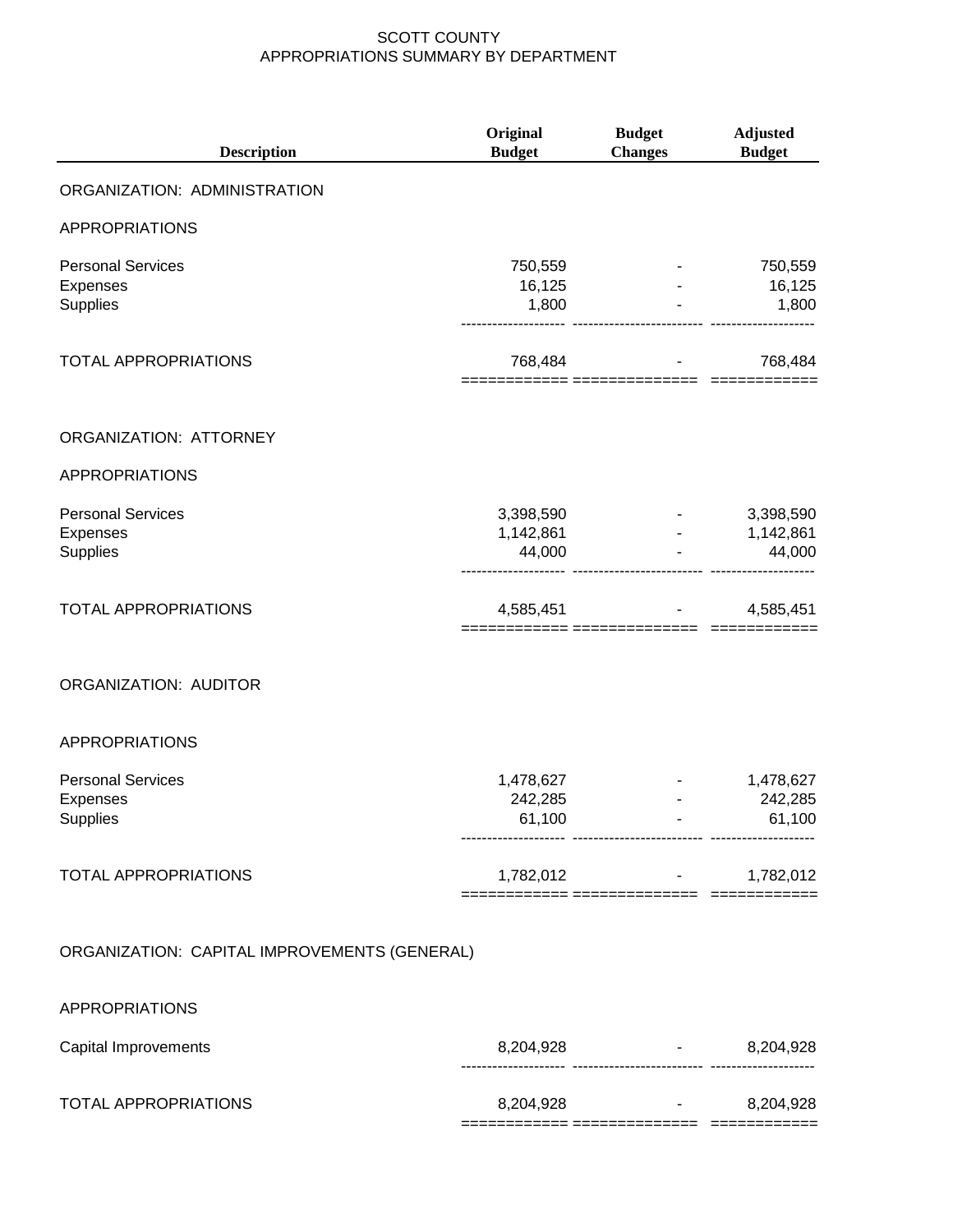| <b>Description</b>                                                             | Original<br><b>Budget</b>              | <b>Budget</b><br><b>Changes</b> | <b>Adjusted</b><br><b>Budget</b>       |
|--------------------------------------------------------------------------------|----------------------------------------|---------------------------------|----------------------------------------|
| ORGANIZATION: COMMUNITY SERVICES                                               |                                        |                                 |                                        |
| <b>APPROPRIATIONS</b>                                                          |                                        |                                 |                                        |
| <b>Personal Services</b><br>Equipment<br>Expenses<br>Supplies                  | 1,026,930<br>508<br>4,224,052<br>5,197 |                                 | 1,026,930<br>508<br>4,224,052<br>5,197 |
| <b>TOTAL APPROPRIATIONS</b>                                                    | 5,256,687                              | === ============                | 5,256,687                              |
| ORGANIZATION: CONSERVATION                                                     |                                        |                                 |                                        |
| <b>APPROPRIATIONS</b>                                                          |                                        |                                 |                                        |
| <b>Personal Services</b><br>Capital Outlay - Operating<br>Expenses<br>Supplies | 2,891,096<br>511,903<br>451,809        |                                 | 2,891,096<br>511,903<br>451,809        |
| TOTAL APPROPRIATIONS                                                           | 3,854,808<br>============ ==========   |                                 | 3,854,808                              |
| ORGANIZATION: GLYNNS CREEK GOLF COURSE                                         |                                        |                                 |                                        |
| <b>APPROPRIATIONS</b>                                                          |                                        |                                 |                                        |

| <b>Personal Services</b> | 701.245   |                | 701,245   |
|--------------------------|-----------|----------------|-----------|
| Equipment                | 201,859   | -              | 201,859   |
| Expenses                 | 106.890   |                | 106,890   |
| <b>Supplies</b>          | 220,105   |                | 220,105   |
| TOTAL APPROPRIATIONS     | 1,230,099 | $\blacksquare$ | 1,230,099 |
|                          |           |                |           |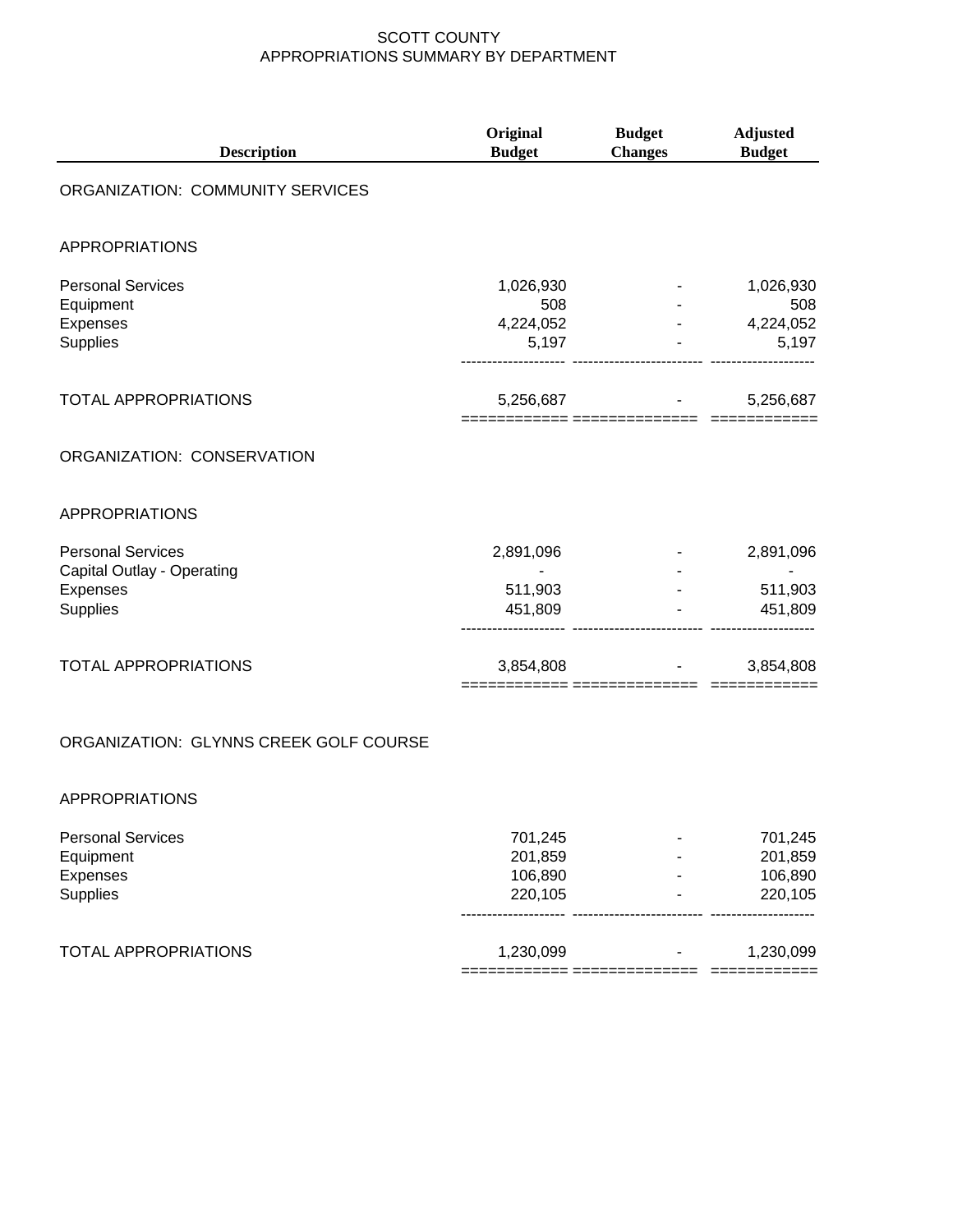| <b>Description</b><br><b>ORGANIZATION: DEBT SERVICE</b>       | Original<br><b>Budget</b>                   | <b>Budget</b><br><b>Changes</b> | <b>Adjusted</b><br><b>Budget</b>            |
|---------------------------------------------------------------|---------------------------------------------|---------------------------------|---------------------------------------------|
|                                                               |                                             |                                 |                                             |
| <b>APPROPRIATIONS</b>                                         |                                             |                                 |                                             |
| <b>Debt Service</b><br>Expenses                               | 3,385,530                                   |                                 | 3,385,530                                   |
| <b>TOTAL APPROPRIATIONS</b>                                   | 3,385,530                                   |                                 | 3,385,530                                   |
| ORGANIZATION: FACILITY AND SUPPORT SERVICES                   |                                             |                                 |                                             |
| <b>APPROPRIATIONS</b>                                         |                                             |                                 |                                             |
| <b>Personal Services</b><br>Equipment<br>Expenses<br>Supplies | 1,825,500<br>19,800<br>1,731,095<br>158,550 |                                 | 1,825,500<br>19,800<br>1,731,095<br>158,550 |
| <b>TOTAL APPROPRIATIONS</b>                                   | 3,734,945                                   |                                 | 3,734,945                                   |
| <b>ORGANIZATION: HEALTH</b>                                   |                                             |                                 |                                             |
| <b>APPROPRIATIONS</b>                                         |                                             |                                 |                                             |
| <b>Personal Services</b><br>Expenses<br><b>Supplies</b>       | 4,454,755<br>1,909,744<br>64,778            |                                 | 4,454,755<br>1,909,744<br>64,778            |
| <b>TOTAL APPROPRIATIONS</b>                                   | 6,429,277                                   | ---------- ----------------     | 6,429,277                                   |
| <b>ORGANIZATION: HUMAN RESOURCES</b>                          |                                             |                                 |                                             |
| <b>APPROPRIATIONS</b>                                         |                                             |                                 |                                             |
| <b>Personal Services</b><br>Expenses<br>Supplies              | 342,396<br>106,750<br>3,950                 |                                 | 342,396<br>106,750<br>3,950                 |
| <b>TOTAL APPROPRIATIONS</b>                                   | 453,096                                     |                                 | 453,096                                     |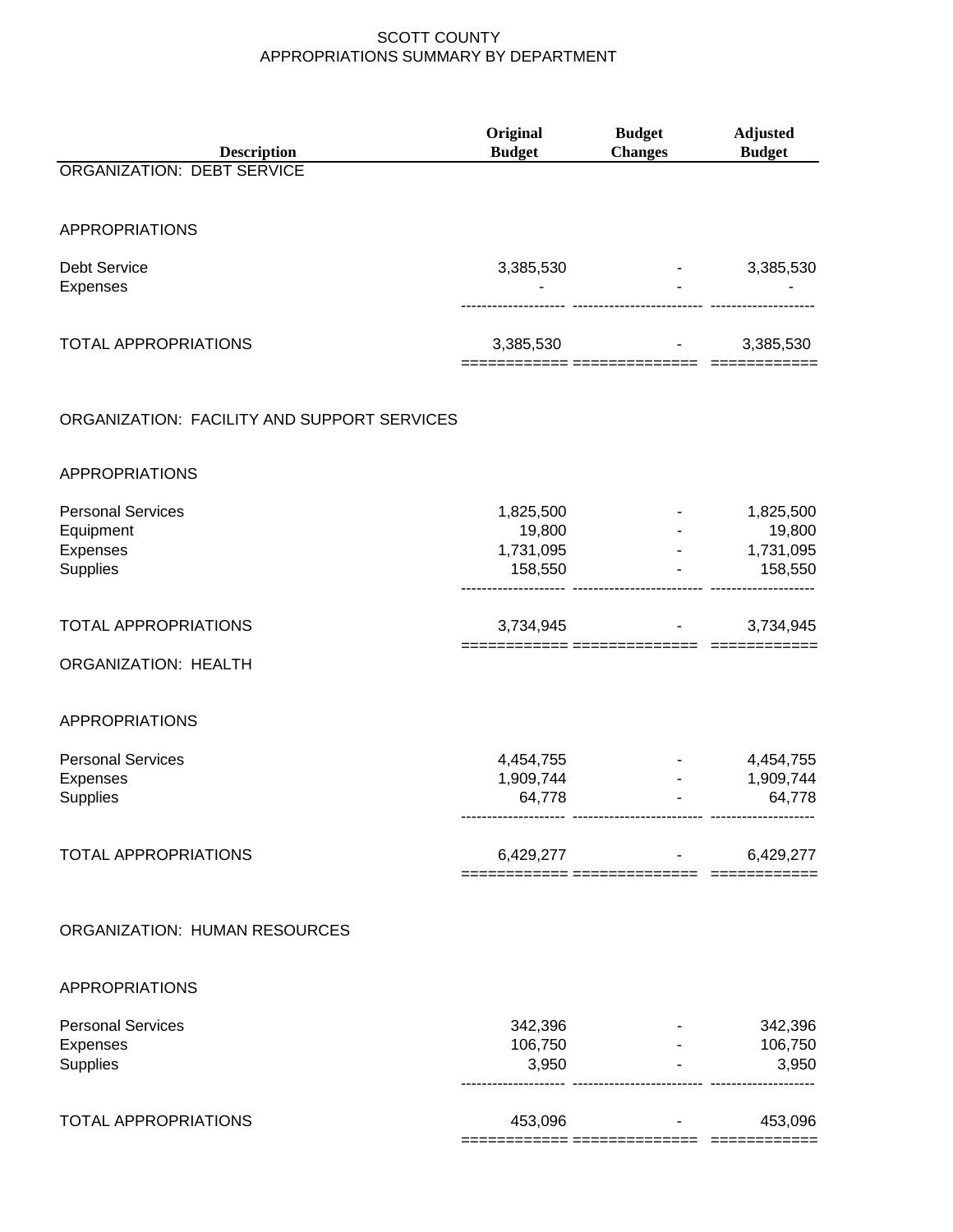| <b>Description</b><br><b>Budget</b><br><b>ORGANIZATION: HUMAN SERVICES</b><br><b>APPROPRIATIONS</b><br>3,000<br>Equipment<br>62,400<br>Expenses<br><b>Supplies</b><br>18,052<br><b>TOTAL APPROPRIATIONS</b><br>83,452 |                | <b>Adjusted</b> |
|-----------------------------------------------------------------------------------------------------------------------------------------------------------------------------------------------------------------------|----------------|-----------------|
|                                                                                                                                                                                                                       | <b>Changes</b> | <b>Budget</b>   |
|                                                                                                                                                                                                                       |                |                 |
|                                                                                                                                                                                                                       |                |                 |
|                                                                                                                                                                                                                       |                |                 |
|                                                                                                                                                                                                                       |                | 3,000           |
|                                                                                                                                                                                                                       |                | 62,400          |
|                                                                                                                                                                                                                       |                | 18,052          |
|                                                                                                                                                                                                                       |                | 83,452          |
| ORGANIZATION: INFORMATION TECHNOLOGY                                                                                                                                                                                  |                |                 |
| <b>APPROPRIATIONS</b>                                                                                                                                                                                                 |                |                 |
| <b>Personal Services</b><br>1,675,811                                                                                                                                                                                 |                | 1,675,811       |
| Equipment<br>6,000                                                                                                                                                                                                    |                | 6,000           |
| 1,132,800<br>Expenses                                                                                                                                                                                                 |                | 1,132,800       |
| Supplies<br>5,900                                                                                                                                                                                                     |                | 5,900           |
| <b>TOTAL APPROPRIATIONS</b><br>2,820,511                                                                                                                                                                              |                | 2,820,511       |
| ORGANIZATION: JUVENILE DETENTION SERVICES                                                                                                                                                                             |                |                 |
| <b>APPROPRIATIONS</b>                                                                                                                                                                                                 |                |                 |
| <b>Personal Services</b><br>1,417,275                                                                                                                                                                                 |                | 1,417,275       |
| 1,000<br>Equipment                                                                                                                                                                                                    |                | 1,000           |
| 184,231<br>Expenses                                                                                                                                                                                                   |                | 184,231         |
| <b>Supplies</b><br>60,000                                                                                                                                                                                             |                | 60,000          |
| <b>TOTAL APPROPRIATIONS</b><br>1,662,506                                                                                                                                                                              |                | 1,662,506       |

============ ============== ============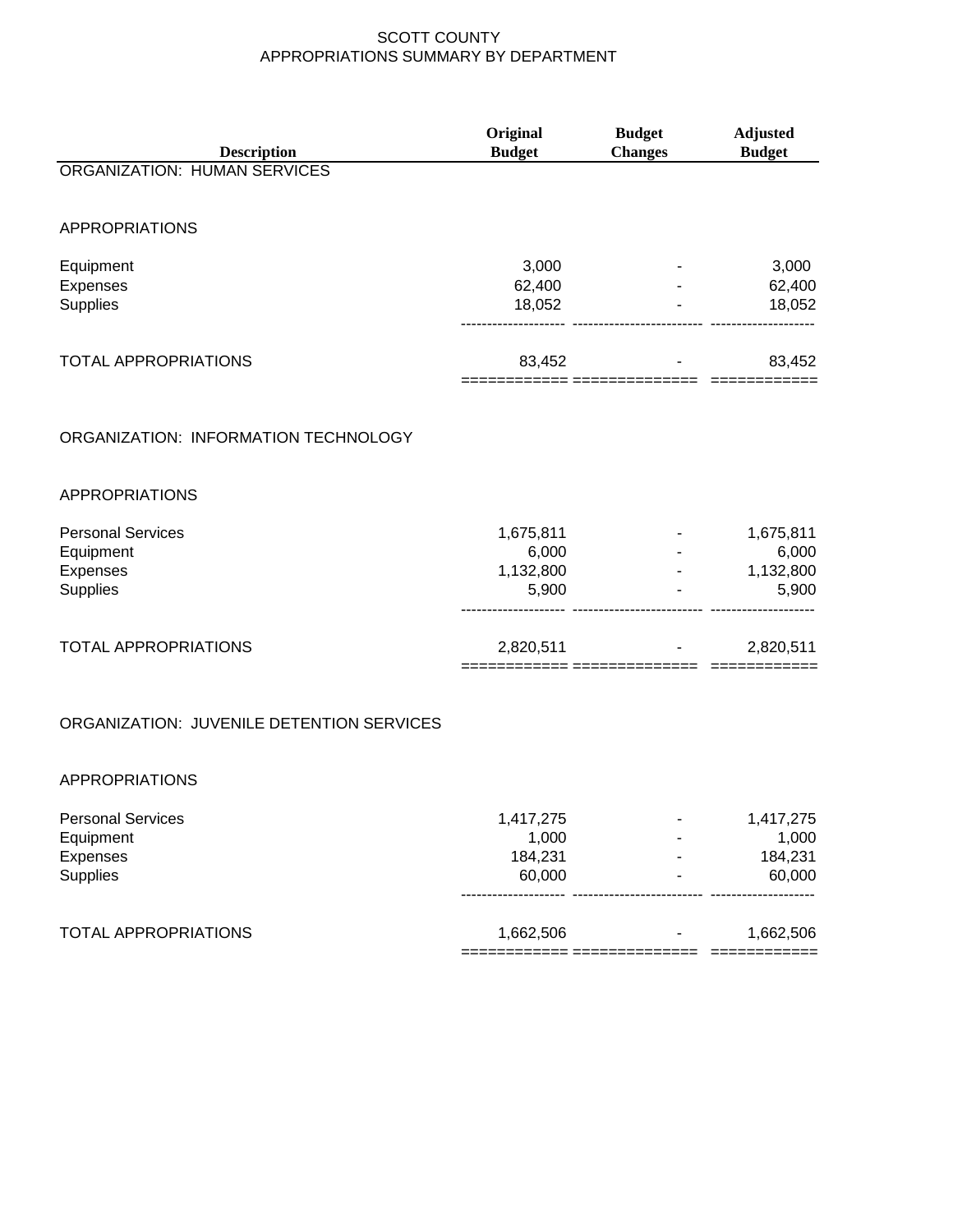| <b>Description</b>                                      | Original<br><b>Budget</b>   | <b>Budget</b><br><b>Changes</b> | <b>Adjusted</b><br><b>Budget</b> |
|---------------------------------------------------------|-----------------------------|---------------------------------|----------------------------------|
| ORGANIZATION: NON-DEPARTMENTAL                          |                             |                                 |                                  |
| <b>APPROPRIATIONS</b>                                   |                             |                                 |                                  |
| <b>Personal Services</b><br>Expenses<br>Supplies        | 37,050<br>1,029,171<br>500  | $\omega_{\rm{max}}$             | 37,050<br>1,029,171<br>500       |
| <b>TOTAL APPROPRIATIONS</b>                             |                             | $1,066,721$ -                   | 1,066,721                        |
| ORGANIZATION: PLANNING & DEVELOPMENT                    |                             |                                 |                                  |
| <b>APPROPRIATIONS</b>                                   |                             |                                 |                                  |
| <b>Personal Services</b><br>Expenses<br><b>Supplies</b> | 395,691<br>52,320<br>3,200  |                                 | 395,691<br>52,320<br>3,200       |
| <b>TOTAL APPROPRIATIONS</b>                             | 451,211                     | ======= =============== ======= | 451,211                          |
| ORGANIZATION: RECORDER                                  |                             |                                 |                                  |
| <b>APPROPRIATIONS</b>                                   |                             |                                 |                                  |
| <b>Personal Services</b><br>Expenses<br>Supplies        | 811,921<br>48,150<br>12,350 |                                 | 811,921<br>48,150<br>12,350      |
| <b>TOTAL APPROPRIATIONS</b>                             | 872,421                     |                                 | 872,421                          |

============ ============== ============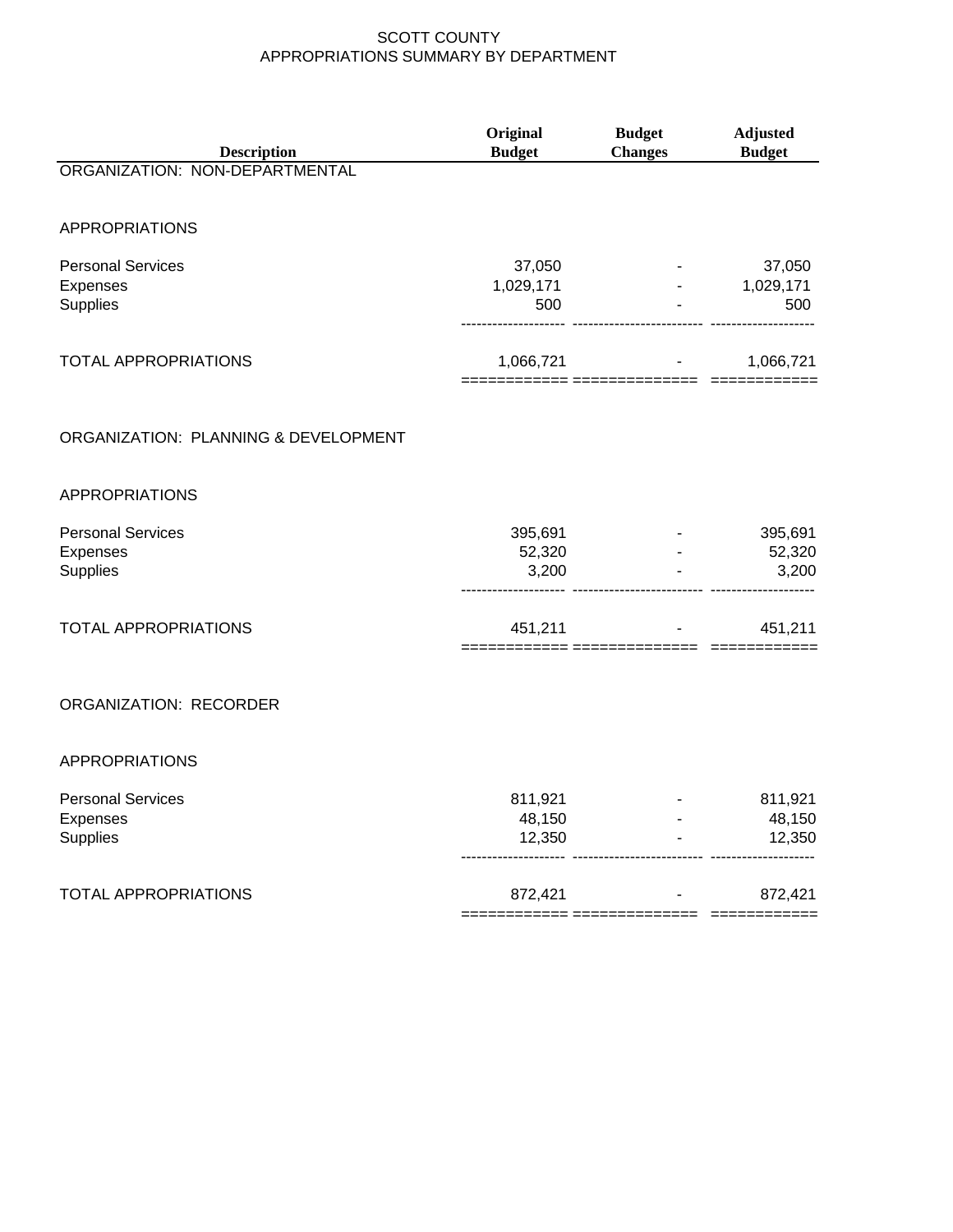| <b>Description</b>                                                                                                     | Original<br><b>Budget</b>                   | <b>Budget</b><br><b>Changes</b> | <b>Adjusted</b><br><b>Budget</b>            |
|------------------------------------------------------------------------------------------------------------------------|---------------------------------------------|---------------------------------|---------------------------------------------|
| ORGANIZATION: SECONDARY ROADS                                                                                          |                                             |                                 |                                             |
| <b>APPROPRIATIONS</b>                                                                                                  |                                             |                                 |                                             |
| Administration                                                                                                         | 326,000                                     |                                 | 326,000                                     |
| Engineering                                                                                                            | 533,000                                     |                                 | 533,000                                     |
| <b>Bridges &amp; Culverts</b>                                                                                          | 230,000                                     |                                 | 230,000                                     |
| Roads                                                                                                                  | 2,435,000                                   |                                 | 2,435,000                                   |
| Snow & Ice Control                                                                                                     | 491,000                                     |                                 | 491,000                                     |
| <b>Traffic Controls</b>                                                                                                | 304,500                                     |                                 | 304,500                                     |
| <b>Road Clearing</b>                                                                                                   | 231,000                                     |                                 | 231,000                                     |
| New Equipment                                                                                                          | 750,000                                     |                                 | 750,000                                     |
| <b>Equipment Operation</b>                                                                                             | 1,314,500                                   |                                 | 1,314,500                                   |
| Tools, Materials & Supplies                                                                                            | 103,000                                     |                                 | 103,000                                     |
| Real Estate & Buildings                                                                                                | 120,000                                     |                                 | 120,000                                     |
| Roadway Construction                                                                                                   | 2,070,000                                   |                                 | 2,070,000                                   |
|                                                                                                                        |                                             |                                 |                                             |
| <b>TOTAL APPROPRIATIONS</b>                                                                                            | 8,908,000                                   |                                 | 8,908,000                                   |
| <b>ORGANIZATION: SHERIFF</b><br><b>APPROPRIATIONS</b><br><b>Personal Services</b><br>Equipment<br>Expenses<br>Supplies | 14,430,573<br>115,455<br>515,775<br>925,454 |                                 | 14,430,573<br>115,455<br>515,775<br>925,454 |
| <b>TOTAL APPROPRIATIONS</b>                                                                                            | 15,987,257                                  |                                 | 15,987,257                                  |
| ORGANIZATION: SUPERVISORS, BOARD OF                                                                                    |                                             |                                 |                                             |
| <b>APPROPRIATIONS</b>                                                                                                  |                                             |                                 |                                             |
| <b>Personal Services</b>                                                                                               | 316,883                                     |                                 |                                             |
|                                                                                                                        | 48,600                                      |                                 | 316,883<br>48,600                           |
| Expenses<br><b>Supplies</b>                                                                                            | 825                                         |                                 | 825                                         |
| <b>TOTAL APPROPRIATIONS</b>                                                                                            | 366,308                                     |                                 | 366,308                                     |
|                                                                                                                        |                                             | === =============== =======     |                                             |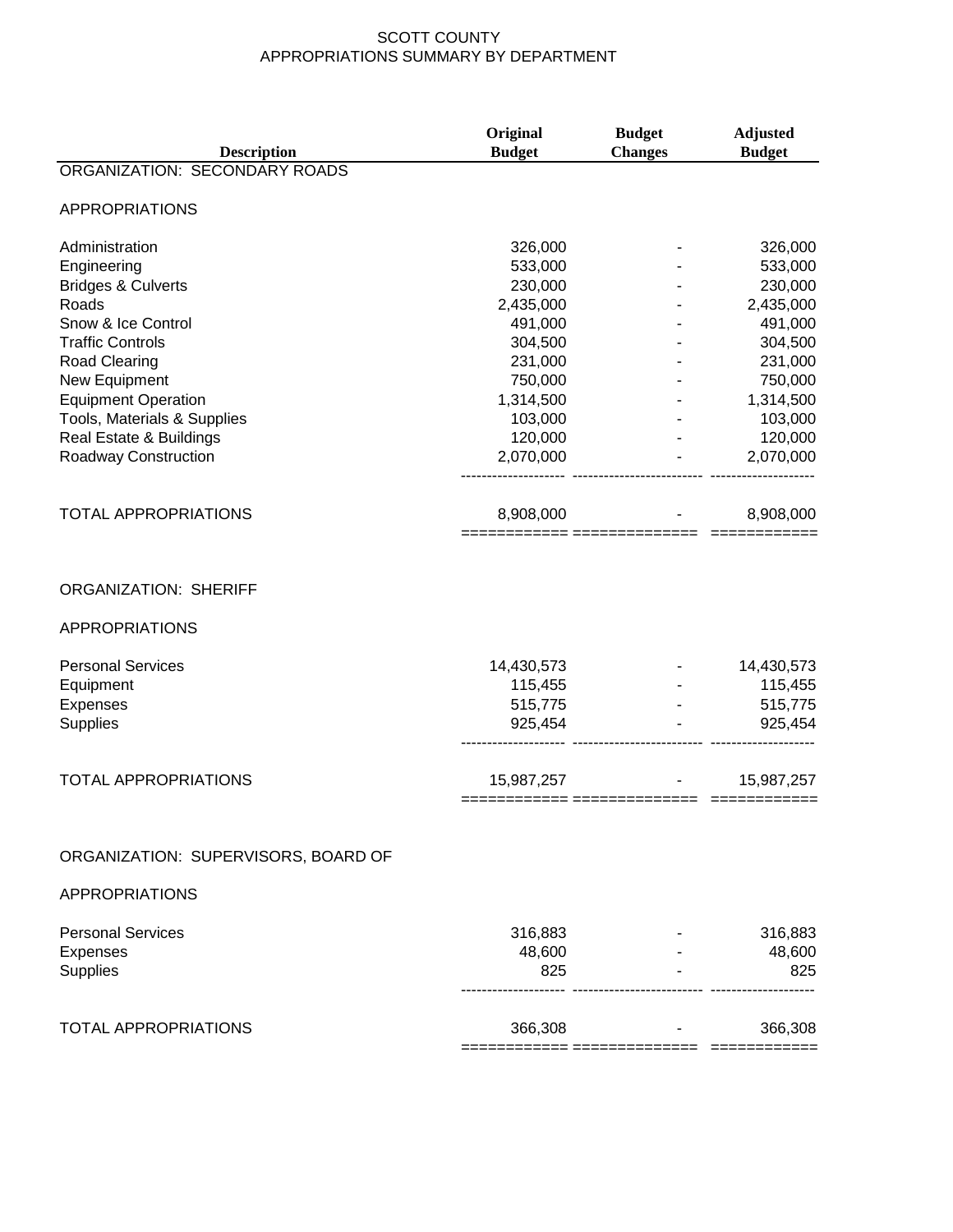| <b>Description</b>                             | Original<br><b>Budget</b> | <b>Budget</b><br><b>Changes</b>     | <b>Adjusted</b><br><b>Budget</b>                                                                           |
|------------------------------------------------|---------------------------|-------------------------------------|------------------------------------------------------------------------------------------------------------|
| <b>ORGANIZATION: TREASURER</b>                 |                           |                                     |                                                                                                            |
| <b>APPROPRIATIONS</b>                          |                           |                                     |                                                                                                            |
| <b>Personal Services</b>                       | 2,082,615                 |                                     | 2,082,615                                                                                                  |
| Equipment<br>Expenses                          | 1,170<br>112,720          |                                     | 1,170<br>$-$ 112,720                                                                                       |
| Supplies                                       | 61,375                    |                                     | $-61,375$                                                                                                  |
| <b>TOTAL APPROPRIATIONS</b>                    | 2,257,880                 |                                     | 2,257,880<br>$\frac{1}{2}$ , $\frac{1}{2}$ , $\frac{1}{2}$ , $\frac{1}{2}$ , $\frac{1}{2}$ , $\frac{1}{2}$ |
| ORGANIZATION: BI-STATE PLANNING COMMISSION     |                           |                                     |                                                                                                            |
| <b>APPROPRIATIONS</b>                          |                           |                                     |                                                                                                            |
| <b>Expenses</b>                                |                           | 93,355                              | 93,355<br><b>Harry Committee</b>                                                                           |
| <b>TOTAL APPROPRIATIONS</b>                    |                           | 93,355                              | 93,355                                                                                                     |
|                                                |                           |                                     |                                                                                                            |
| ORGANIZATION: CENTER FOR ALCOHOL/DRUG SERVICES |                           |                                     |                                                                                                            |
| <b>APPROPRIATIONS</b>                          |                           |                                     |                                                                                                            |
| <b>Expenses</b>                                | 688,331                   | -------------------------- -------- | 688,331<br><b>Contract Contract</b>                                                                        |
| <b>TOTAL APPROPRIATIONS</b>                    | 688,331                   | $\sim$<br>------------ --           | 688,331                                                                                                    |
| ORGANIZATION: CENTER FOR AGING SERVICES        |                           |                                     |                                                                                                            |
| <b>APPROPRIATIONS</b>                          |                           |                                     |                                                                                                            |
| <b>Expenses</b>                                |                           | 275,250 - 275,250                   |                                                                                                            |
| <b>TOTAL APPROPRIATIONS</b>                    |                           | $275,250$ -                         | 275,250                                                                                                    |
|                                                |                           |                                     |                                                                                                            |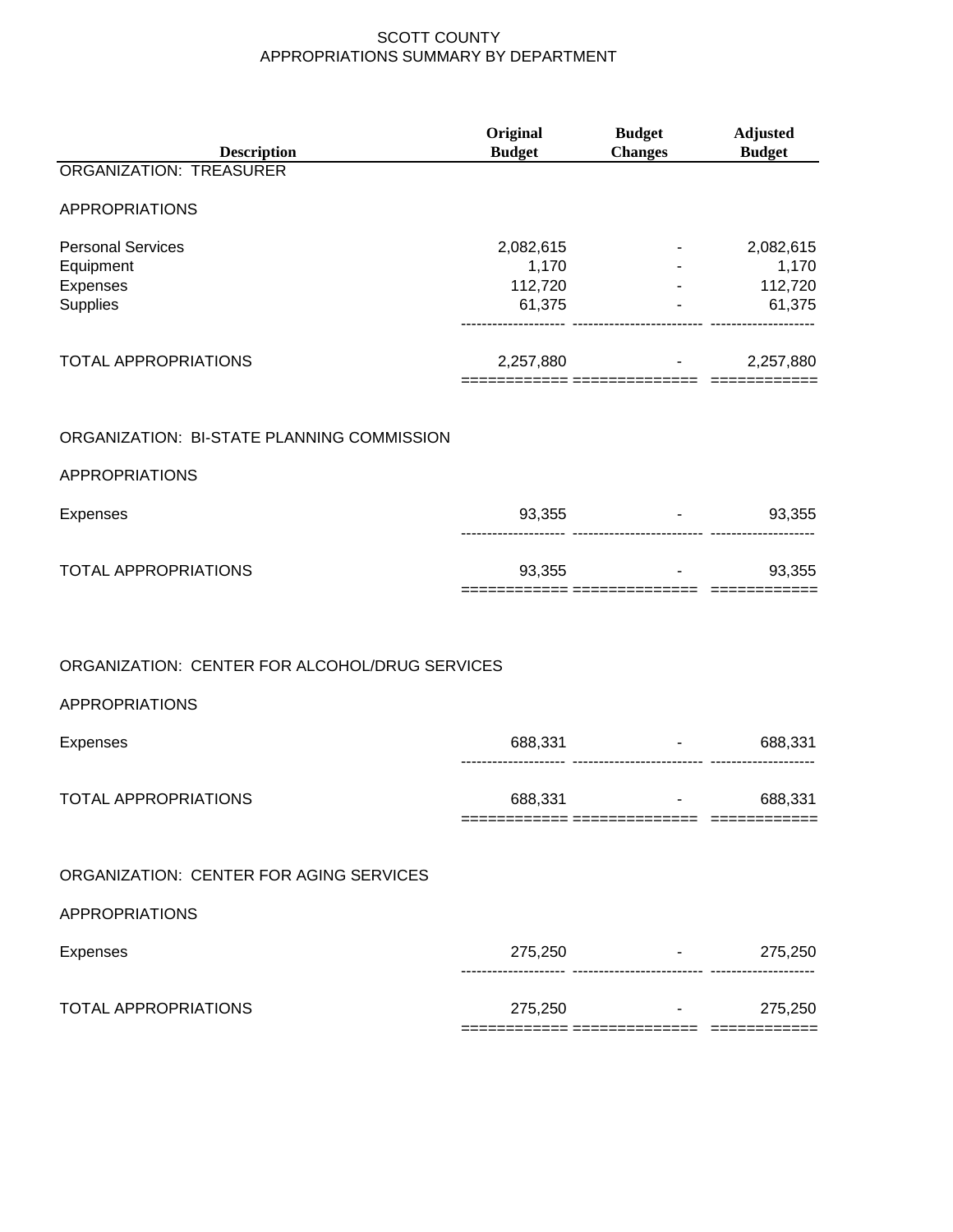| <b>Description</b>                        | <b>Original</b><br><b>Budget</b>      | <b>Budget</b><br>Changes Budget                            | Adjusted |
|-------------------------------------------|---------------------------------------|------------------------------------------------------------|----------|
| ORGANIZATION: COMMUNITY HEALTH CARE       |                                       |                                                            |          |
| <b>APPROPRIATIONS</b>                     |                                       |                                                            |          |
| <b>Expenses</b>                           |                                       | 302,067 - 302,067                                          |          |
| <b>TOTAL APPROPRIATIONS</b>               |                                       | $302,067$ -                                                | 302,067  |
| ORGANIZATION: DURANT VOLUNTEER AMBULANCE  |                                       |                                                            |          |
| <b>APPROPRIATIONS</b>                     |                                       |                                                            |          |
| Expenses                                  |                                       | $20,000$ -                                                 | 20,000   |
| <b>TOTAL APPROPRIATIONS</b>               |                                       | $20,000$ -                                                 | 20,000   |
| ORGANIZATION: EMERGENCY MANAGEMENT AGENCY |                                       |                                                            |          |
| <b>APPROPRIATIONS</b>                     |                                       |                                                            |          |
| Expenses                                  |                                       | 8,318,000 - 8,318,000<br>------------------------- ------- |          |
| <b>TOTAL APPROPRIATIONS</b>               |                                       | 8,318,000 - 8,318,000                                      |          |
| ORGANIZATION: HUMANE SOCIETY              |                                       |                                                            |          |
| APPROPRIATIONS                            |                                       |                                                            |          |
| Expenses                                  |                                       | $33,317$ -<br>------------------------- ---------          | 33,317   |
| <b>TOTAL APPROPRIATIONS</b>               | ============ =============== ======== | $33,317$ -                                                 | 33,317   |
| <b>ORGANIZATION: LIBRARY</b>              |                                       |                                                            |          |
| <b>APPROPRIATIONS</b>                     |                                       |                                                            |          |
| Expenses                                  |                                       | 580,036 - 1<br>---------------------- --------             | 580,036  |
| <b>TOTAL APPROPRIATIONS</b>               | 580,036                               | ======== =============== ======                            | 580,036  |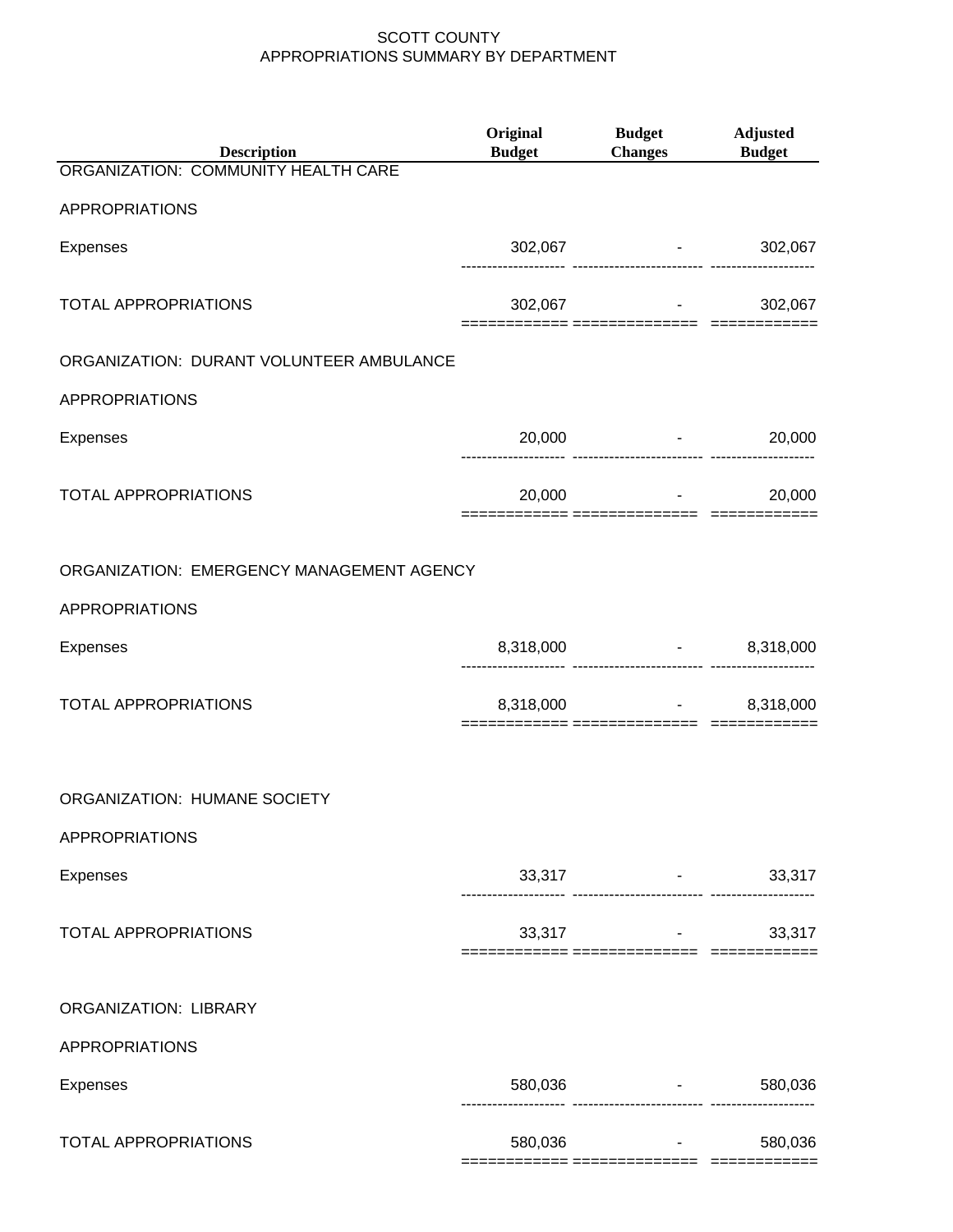| <b>Description</b>                                   | Original<br><b>Budget</b> | <b>Budget</b><br><b>Changes</b> | <b>Adjusted</b><br><b>Budget</b>                                     |
|------------------------------------------------------|---------------------------|---------------------------------|----------------------------------------------------------------------|
| ORGANIZATION: MEDIC AMBULANCE                        |                           |                                 |                                                                      |
| <b>APPROPRIATIONS</b>                                |                           |                                 |                                                                      |
| Expenses                                             |                           | $200,000$ -                     | 200,000                                                              |
| <b>TOTAL APPROPRIATIONS</b>                          | 200,000                   |                                 | 200,000                                                              |
| ORGANIZATION: QUAD-CITY CONVENTION & VISITORS BUREAU |                           | ====== ===========              |                                                                      |
| <b>APPROPRIATIONS</b>                                |                           |                                 |                                                                      |
| Expenses                                             | 70,000                    |                                 | 70,000                                                               |
| <b>TOTAL APPROPRIATIONS</b>                          | 70,000                    |                                 | 70,000                                                               |
| ORGANIZATION: QUAD-CITY DEVELOPMENT GROUP            |                           |                                 |                                                                      |
| <b>APPROPRIATIONS</b>                                |                           |                                 |                                                                      |
| <b>Expenses</b>                                      | 100,000                   |                                 | 100,000<br>$\bullet$ - $\bullet$ - $\bullet$ - $\bullet$ - $\bullet$ |
| <b>TOTAL APPROPRIATIONS</b>                          | 100,000                   | And Contractor                  | 100,000                                                              |
|                                                      |                           |                                 |                                                                      |